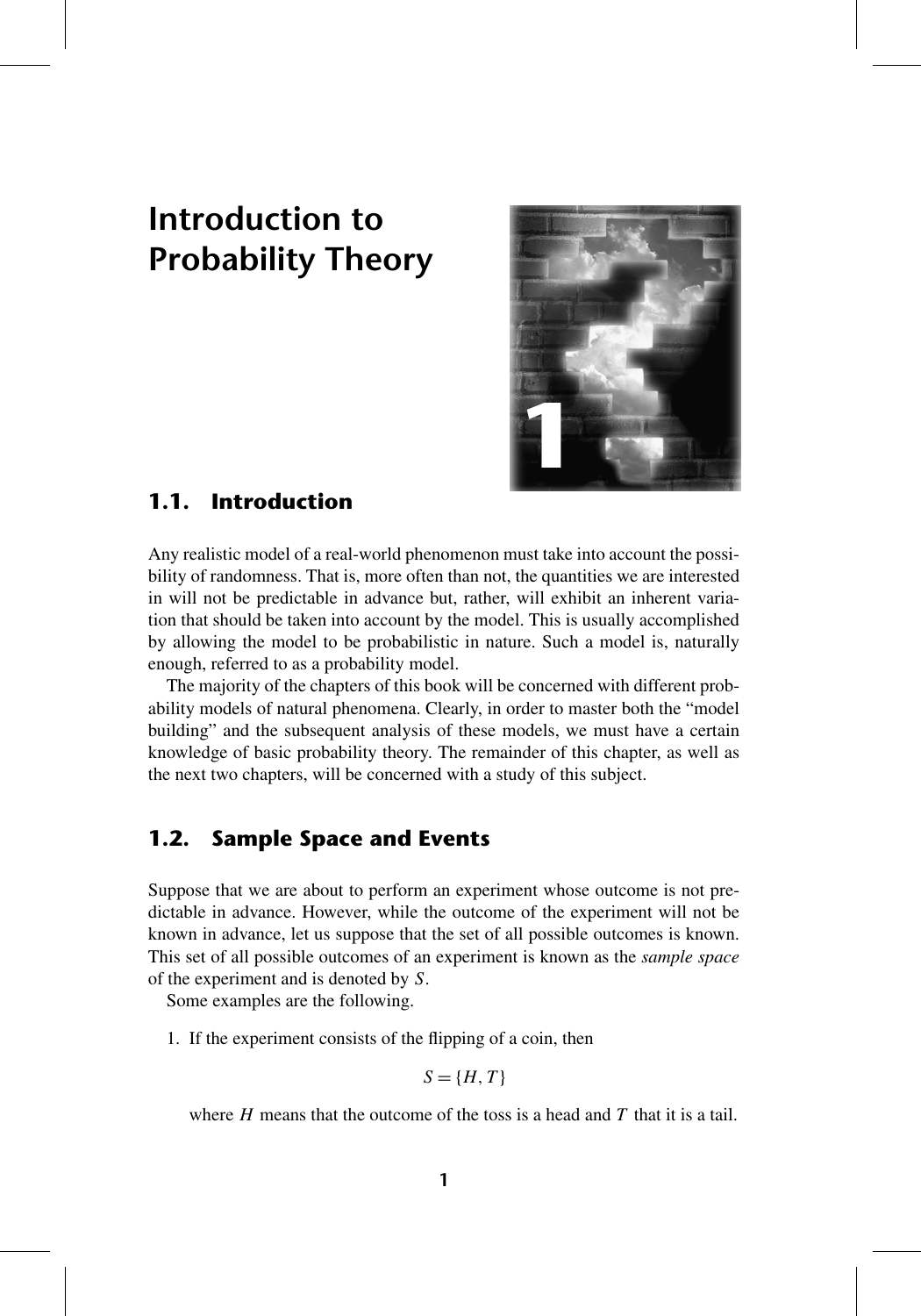2. If the experiment consists of rolling a die, then the sample space is

$$
S = \{1, 2, 3, 4, 5, 6\}
$$

where the outcome *i* means that *i* appeared on the die,  $i = 1, 2, 3, 4, 5, 6$ .

3. If the experiments consists of flipping two coins, then the sample space consists of the following four points:

$$
S = \{(H, H), (H, T), (T, H), (T, T)\}
$$

The outcome will be  $(H, H)$  if both coins come up heads; it will be  $(H, T)$ if the first coin comes up heads and the second comes up tails; it will be *(T,H)* if the first comes up tails and the second heads; and it will be *(T,T )* if both coins come up tails.

4. If the experiment consists of rolling two dice, then the sample space consists of the following 36 points:

$$
S = \begin{cases} (1, 1), (1, 2), (1, 3), (1, 4), (1, 5), (1, 6) \\ (2, 1), (2, 2), (2, 3), (2, 4), (2, 5), (2, 6) \\ (3, 1), (3, 2), (3, 3), (3, 4), (3, 5), (3, 6) \\ (4, 1), (4, 2), (4, 3), (4, 4), (4, 5), (4, 6) \\ (5, 1), (5, 2), (5, 3), (5, 4), (5, 5), (5, 6) \\ (6, 1), (6, 2), (6, 3), (6, 4), (6, 5), (6, 6) \end{cases}
$$

where the outcome  $(i, j)$  is said to occur if  $i$  appears on the first die and  $j$ on the second die.

5. If the experiment consists of measuring the lifetime of a car, then the sample space consists of all nonnegative real numbers. That is,

$$
S = [0, \infty)^* \quad \blacksquare
$$

Any subset *E* of the sample space *S* is known as an *event*. Some examples of events are the following.

- 1'. In Example (1), if  $E = \{H\}$ , then *E* is the event that a head appears on the flip of the coin. Similarly, if  $E = \{T\}$ , then *E* would be the event that a tail appears.
- 2'. In Example (2), if  $E = \{1\}$ , then *E* is the event that one appears on the roll of the die. If  $E = \{2, 4, 6\}$ , then *E* would be the event that an even number appears on the roll.

<sup>\*</sup>The set  $(a, b)$  is defined to consist of all points *x* such that  $a < x < b$ . The set [*a, b*] is defined to consist of all points x such that  $a \le x \le b$ . The sets  $(a, b]$  and  $[a, b)$  are defined, respectively, to consist of all points *x* such that  $a < x \le b$  and all points *x* such that  $a \le x < b$ .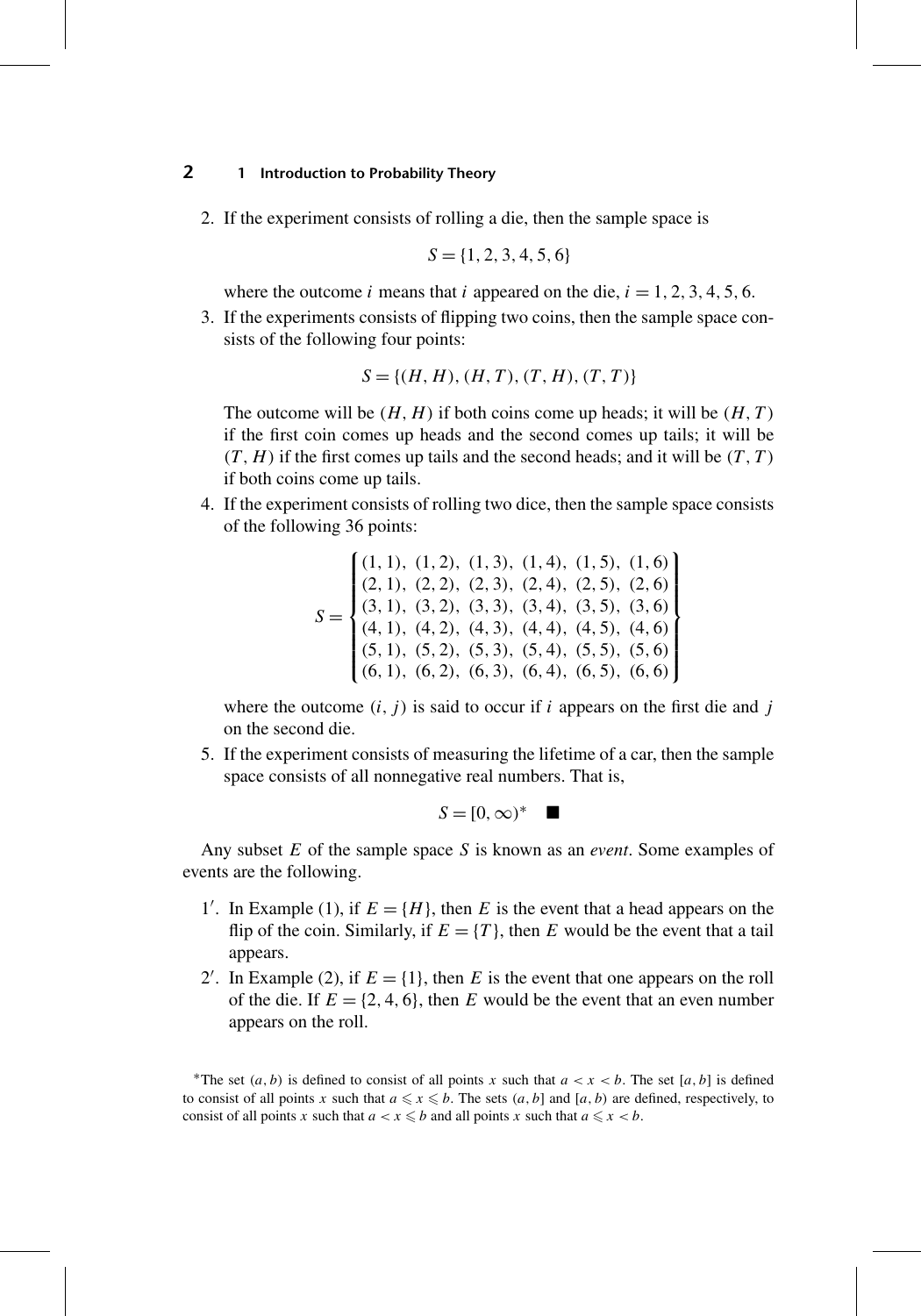- 3'. In Example (3), if  $E = \{(H, H), (H, T)\}$ , then *E* is the event that a head appears on the first coin.
- 4 . In Example (4), if *E* = {*(*1*,* 6*), (*2*,* 5*), (*3*,* 4*), (*4*,* 3*), (*5*,* 2*), (*6*,* 1*)*}, then *E* is the event that the sum of the dice equals seven.
- 5'. In Example (5), if  $E = (2, 6)$ , then *E* is the event that the car lasts between two and six years.

For any two events *E* and *F* of a sample space *S* we define the new event  $E \cup F$ to consist of all outcomes that are either in  $E$  or in  $F$  or in both  $E$  and  $F$ . That is, the event  $E \cup F$  will occur if *either*  $E$  or  $F$  occurs. For example, in (1) if  $E = \{H\}$ and  $F = \{T\}$ , then

$$
E \cup F = \{H, T\}
$$

That is,  $E \cup F$  would be the whole sample space *S*. In (2) if  $E = \{1, 3, 5\}$  and  $F = \{1, 2, 3\}$ , then

$$
E \cup F = \{1, 2, 3, 5\}
$$

and thus  $E \cup F$  would occur if the outcome of the die is 1 or 2 or 3 or 5. The event  $E \cup F$  is often referred to as the *union* of the event *E* and the event *F*.

For any two events *E* and *F*, we may also define the new event *EF*, sometimes written  $E \cap F$ , and referred to as the *intersection* of  $E$  and  $F$ , as follows.  $EF$ consists of all outcomes which are *both* in *E* and in *F*. That is, the event *EF* will occur only if both *E* and *F* occur. For example, in (2) if  $E = \{1, 3, 5\}$  and  $F = \{1, 2, 3\}$ , then

$$
EF = \{1, 3\}
$$

and thus *EF* would occur if the outcome of the die is either 1 or 3. In Example (1) if  $E = \{H\}$  and  $F = \{T\}$ , then the event  $EF$  would not consist of any outcomes and hence could not occur. To give such an event a name, we shall refer to it as the null event and denote it by  $\emptyset$ . (That is,  $\emptyset$  refers to the event consisting of no outcomes.) If  $EF = \emptyset$ , then *E* and *F* are said to be *mutually exclusive*.

We also define unions and intersections of more than two events in a simi-  $\bigcup_{n=1}^{\infty} E_n$ , is defined to be that event which consists of all outcomes that are in  $E_n$ lar manner. If  $E_1, E_2, \ldots$  are events, then the union of these events, denoted by for at least one value of  $n = 1, 2, \ldots$ . Similarly, the intersection of the events  $E_n$ , denoted by  $\bigcap_{n=1}^{\infty} E_n$ , is defined to be the event consisting of those outcomes that are in all of the events  $E_n$ ,  $n = 1, 2, \ldots$ .

Finally, for any event  $E$  we define the new event  $E^c$ , referred to as the *complement* of *E*, to consist of all outcomes in the sample space *S* that are not in  $E$ . That is,  $E^c$  will occur if and only if  $E$  does not occur. In Example (4)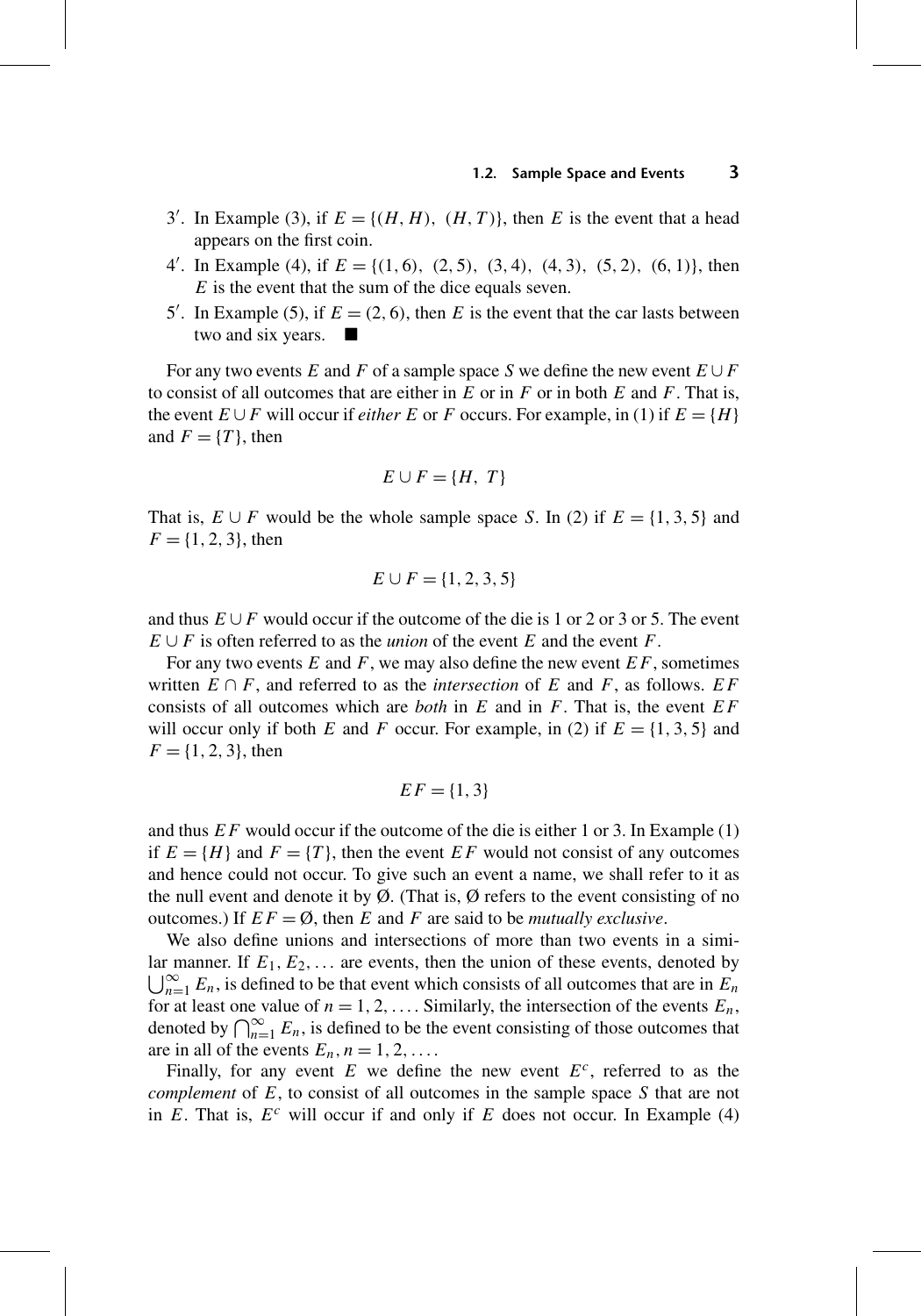if  $E = \{(1, 6), (2, 5), (3, 4), (4, 3), (5, 2), (6, 1)\}$ , then  $E<sup>c</sup>$  will occur if the sum of the dice does not equal seven. Also note that since the experiment must result in some outcome, it follows that  $S^c = \emptyset$ .

# **1.3. Probabilities Defined on Events**

Consider an experiment whose sample space is *S*. For each event *E* of the sample space *S*, we assume that a number  $P(E)$  is defined and satisfies the following three conditions:

- (i)  $0 \leqslant P(E) \leqslant 1$ .
- (ii)  $P(S) = 1$ .
- (iii) For any sequence of events  $E_1, E_2, \ldots$  that are mutually exclusive, that is, events for which  $E_n E_m = \emptyset$  when  $n \neq m$ , then

$$
P\left(\bigcup_{n=1}^{\infty} E_n\right) = \sum_{n=1}^{\infty} P(E_n)
$$

We refer to  $P(E)$  as the probability of the event  $E$ .

**Example 1.1** In the coin tossing example, if we assume that a head is equally likely to appear as a tail, then we would have

$$
P({H}) = P({T}) = \frac{1}{2}
$$

On the other hand, if we had a biased coin and felt that a head was twice as likely to appear as a tail, then we would have

$$
P({H}) = \frac{2}{3}, \qquad P({T}) = \frac{1}{3} \quad \blacksquare
$$

**Example 1.2** In the die tossing example, if we supposed that all six numbers were equally likely to appear, then we would have

$$
P({1}) = P({2}) = P({3}) = P({4}) = P({5}) = P({6}) = \frac{1}{6}
$$

From (iii) it would follow that the probability of getting an even number would equal

$$
P({2, 4, 6}) = P({2}) + P({4}) + P({6})
$$

$$
= \frac{1}{2} \quad \blacksquare
$$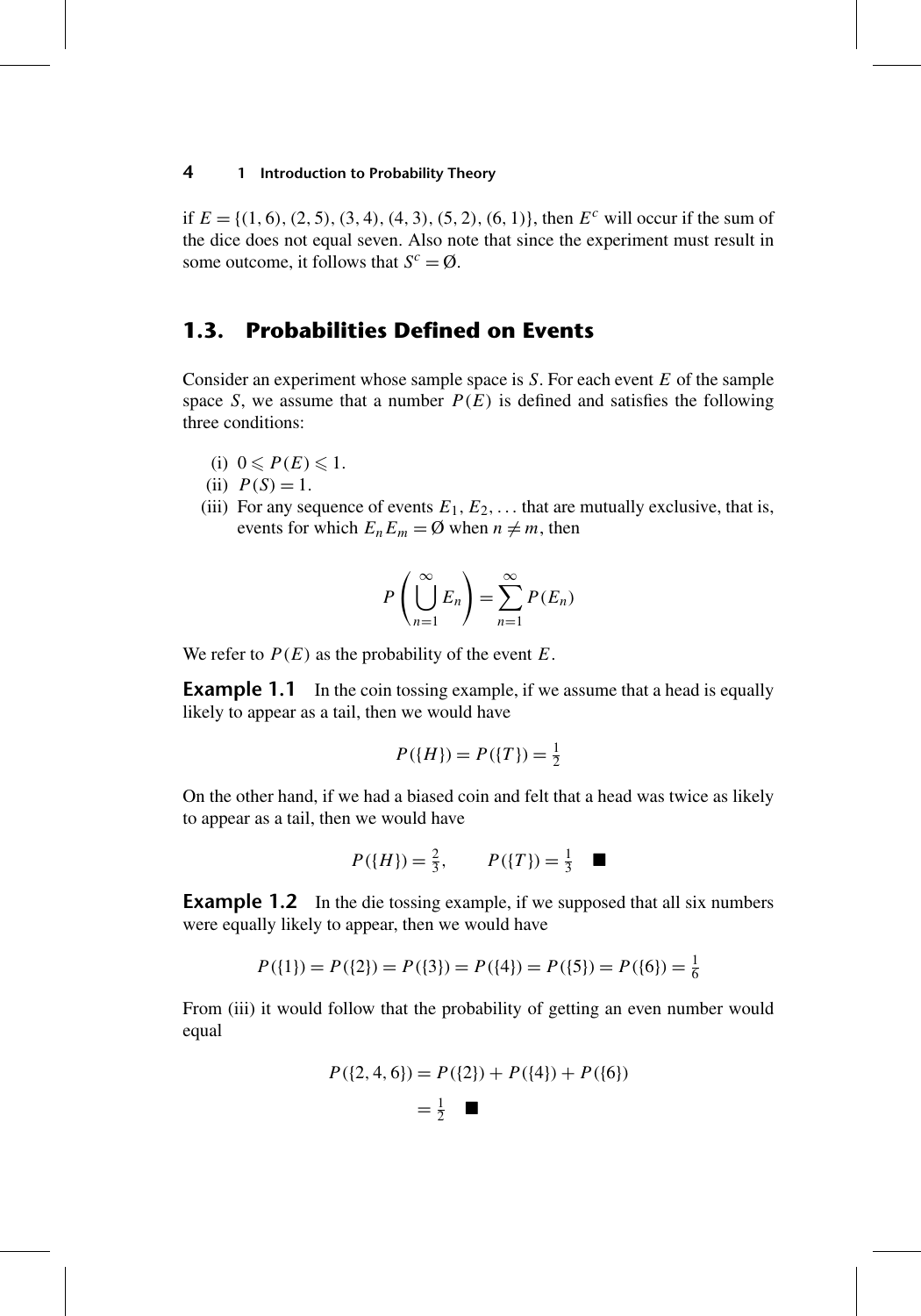**Remark** We have chosen to give a rather formal definition of probabilities as being functions defined on the events of a sample space. However, it turns out that these probabilities have a nice intuitive property. Namely, if our experiment is repeated over and over again then (with probability 1) the proportion of time that event *E* occurs will just be  $P(E)$ .

Since the events *E* and  $E^c$  are always mutually exclusive and since  $E \cup E^c = S$ we have by (ii) and (iii) that

$$
1 = P(S) = P(E \cup E^{c}) = P(E) + P(E^{c})
$$

or

$$
P(E^{c}) = 1 - P(E)
$$
 (1.1)

In words, Equation (1.1) states that the probability that an event does not occur is one minus the probability that it does occur.

We shall now derive a formula for  $P(E \cup F)$ , the probability of all outcomes either in *E* or in *F*. To do so, consider  $P(E) + P(F)$ , which is the probability of all outcomes in *E* plus the probability of all points in *F*. Since any outcome that is in both *E* and *F* will be counted twice in  $P(E) + P(F)$  and only once in  $P(E \cup F)$ , we must have

$$
P(E) + P(F) = P(E \cup F) + P(EF)
$$

or equivalently

$$
P(E \cup F) = P(E) + P(F) - P(EF)
$$
 (1.2)

Note that when *E* and *F* are mutually exclusive (that is, when  $EF = \emptyset$ ), then Equation (1.2) states that

$$
P(E \cup F) = P(E) + P(F) - P(\emptyset)
$$

$$
= P(E) + P(F)
$$

a result which also follows from condition (iii). [Why is  $P(\emptyset) = 0$ ?]

**Example 1.3** Suppose that we toss two coins, and suppose that we assume that each of the four outcomes in the sample space

$$
S = \{ (H, H), (H, T), (T, H), (T, T) \}
$$

is equally likely and hence has probability  $\frac{1}{4}$ . Let

$$
E = \{(H, H), (H, T)\}\
$$
 and  $F = \{(H, H), (T, H)\}\$ 

That is, *E* is the event that the first coin falls heads, and *F* is the event that the second coin falls heads.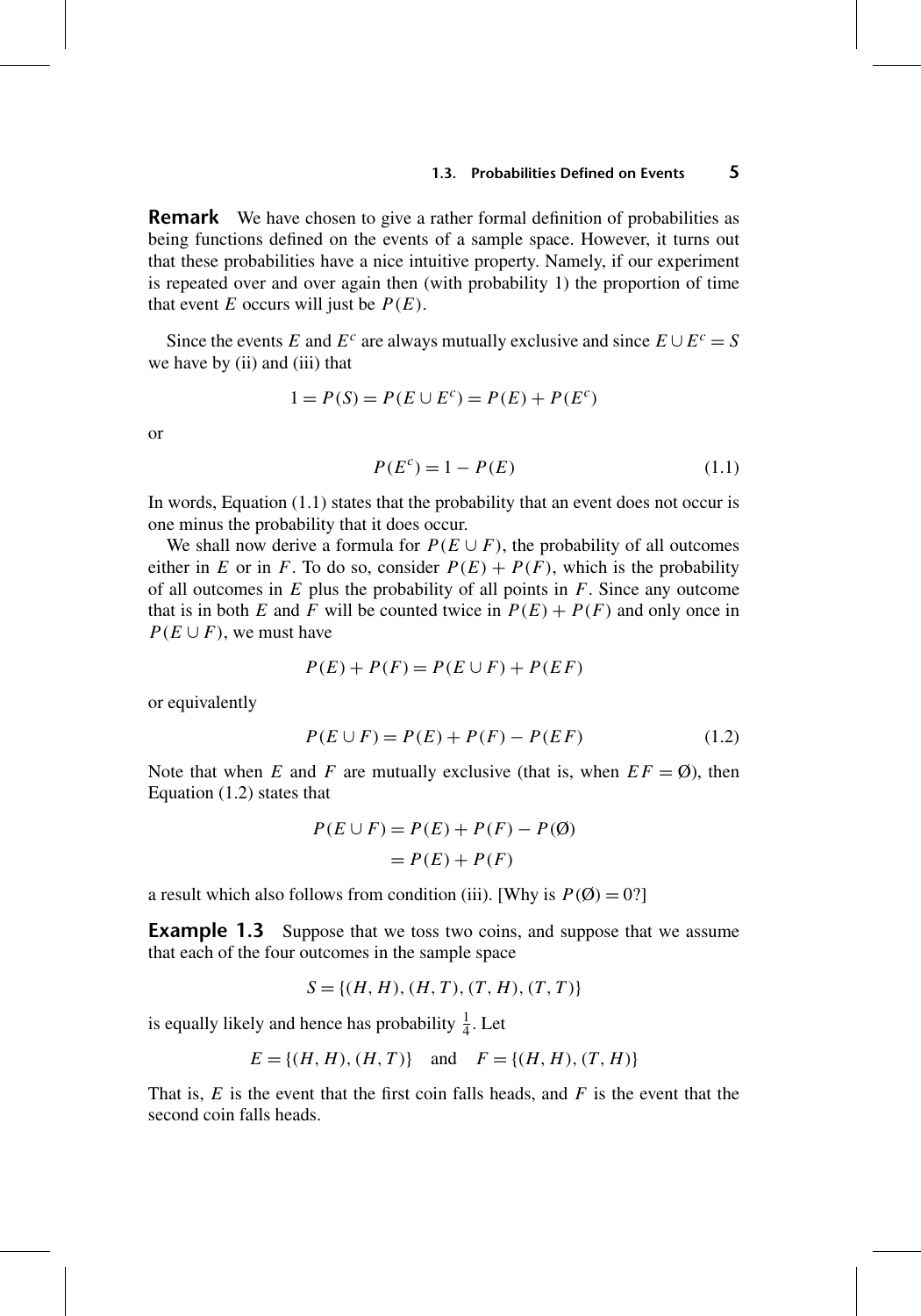By Equation (1.2) we have that  $P(E \cup F)$ , the probability that either the first or the second coin falls heads, is given by

$$
P(E \cup F) = P(E) + P(F) - P(EF)
$$
  
=  $\frac{1}{2} + \frac{1}{2} - P(\{H, H\})$   
=  $1 - \frac{1}{4} = \frac{3}{4}$ 

This probability could, of course, have been computed directly since

$$
P(E \cup F) = P({H, H), (H, T), (T, H)} = \frac{3}{4}
$$

We may also calculate the probability that any one of the three events *E* or *F* or *G* occurs. This is done as follows:

$$
P(E \cup F \cup G) = P((E \cup F) \cup G)
$$

which by Equation (1.2) equals

$$
P(E \cup F) + P(G) - P((E \cup F)G)
$$

Now we leave it for you to show that the events  $(E \cup F)G$  and  $EG \cup FG$  are equivalent, and hence the preceding equals

$$
P(E \cup F \cup G)
$$
  
=  $P(E) + P(F) - P(EF) + P(G) - P(EG \cup FG)$   
=  $P(E) + P(F) - P(EF) + P(G) - P(EG) - P(FG) + P(EGFG)$   
=  $P(E) + P(F) + P(G) - P(EF) - P(EG) - P(FG) + P(EFG)$  (1.3)

In fact, it can be shown by induction that, for any *n* events  $E_1, E_2, E_3, \ldots, E_n$ ,

$$
P(E_1 \cup E_2 \cup \dots \cup E_n) = \sum_i P(E_i) - \sum_{i < j} P(E_i E_j) + \sum_{i < j < k} P(E_i E_j E_k) - \sum_{i < j < k < l} P(E_i E_j E_k E_l) + \dots + (-1)^{n+1} P(E_1 E_2 \cdots E_n) \tag{1.4}
$$

In words, Equation (1.4) states that the probability of the union of *n* events equals the sum of the probabilities of these events taken one at a time minus the sum of the probabilities of these events taken two at a time plus the sum of the probabilities of these events taken three at a time, and so on.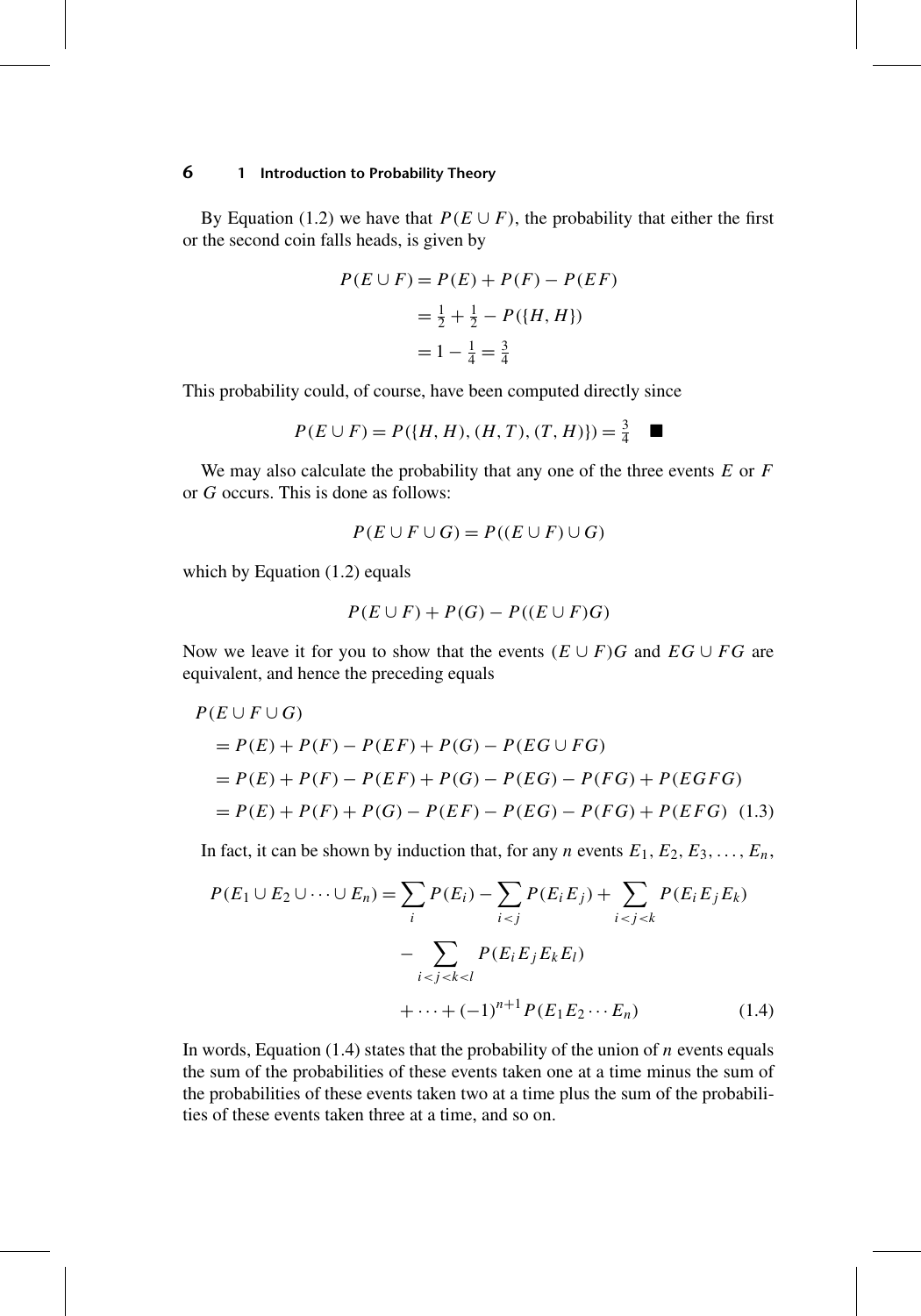## **1.4. Conditional Probabilities**

Suppose that we toss two dice and that each of the 36 possible outcomes is equally likely to occur and hence has probability  $\frac{1}{36}$ . Suppose that we observe that the first die is a four. Then, given this information, what is the probability that the sum of the two dice equals six? To calculate this probability we reason as follows: Given that the initial die is a four, it follows that there can be at most six possible outcomes of our experiment, namely,  $(4, 1)$ ,  $(4, 2)$ ,  $(4, 3)$ ,  $(4, 4)$ , *(*4*,* 5*)*, and *(*4*,* 6*)*. Since each of these outcomes originally had the same probability of occurring, they should still have equal probabilities. That is, given that the first die is a four, then the (conditional) probability of each of the outcomes  $(4, 1)$ ,  $(4, 2)$ ,  $(4, 3)$ ,  $(4, 4)$ ,  $(4, 5)$ ,  $(4, 6)$  is  $\frac{1}{6}$  while the (conditional) probability of the other 30 points in the sample space is 0. Hence, the desired probability will be  $\frac{1}{6}$ .

If we let *E* and *F* denote, respectively, the event that the sum of the dice is six and the event that the first die is a four, then the probability just obtained is called the conditional probability that *E* occurs given that *F* has occurred and is denoted by

## *P(E*|*F)*

A general formula for *P(E*|*F)* which is valid for all events *E* and *F* is derived in the same manner as the preceding. Namely, if the event *F* occurs, then in order for *E* to occur it is necessary for the actual occurrence to be a point in both *E* and in *F*, that is, it must be in *EF*. Now, because we know that *F* has occurred, it follows that *F* becomes our new sample space and hence the probability that the event *EF* occurs will equal the probability of *EF* relative to the probability of *F*. That is,

$$
P(E|F) = \frac{P(EF)}{P(F)}\tag{1.5}
$$

Note that Equation (1.5) is only well defined when  $P(F) > 0$  and hence  $P(E|F)$ is only defined when  $P(F) > 0$ .

**Example 1.4** Suppose cards numbered one through ten are placed in a hat, mixed up, and then one of the cards is drawn. If we are told that the number on the drawn card is at least five, then what is the conditional probability that it is ten?

**Solution:** Let *E* denote the event that the number of the drawn card is ten, and let *F* be the event that it is at least five. The desired probability is  $P(E|F)$ .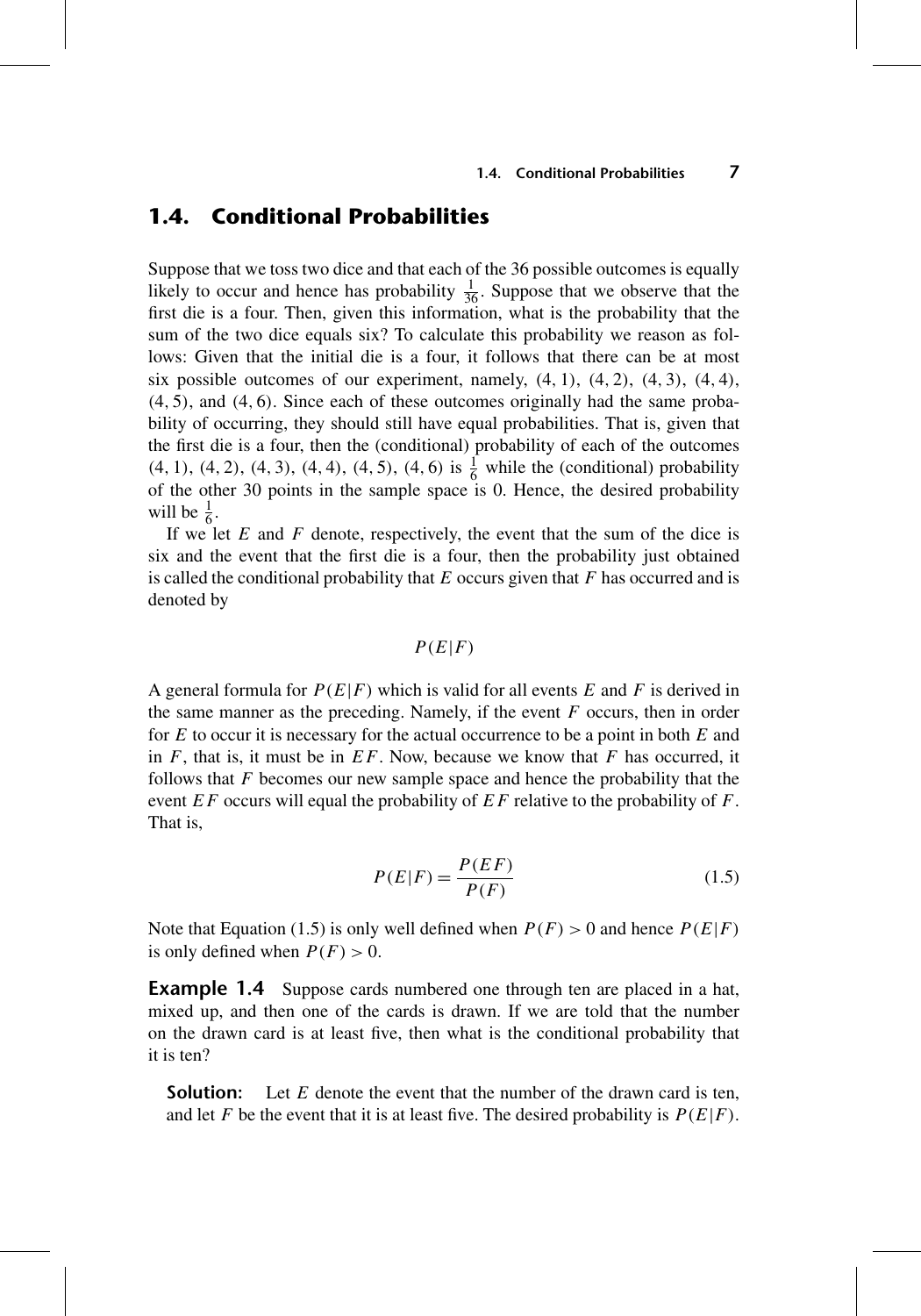Now, from Equation (1.5)

$$
P(E|F) = \frac{P(EF)}{P(F)}
$$

However,  $EF = E$  since the number of the card will be both ten and at least five if and only if it is number ten. Hence,

$$
P(E|F) = \frac{\frac{1}{10}}{\frac{6}{10}} = \frac{1}{6} \quad \blacksquare
$$

**Example 1.5** A family has two children. What is the conditional probability that both are boys given that at least one of them is a boy? Assume that the sample space *S* is given by  $S = \{(b, b), (b, g), (g, b), (g, g)\}$ , and all outcomes are equally likely.  $[(b, g)$  means, for instance, that the older child is a boy and the younger child a girl.]

**Solution:** Letting *B* denote the event that both children are boys, and *A* the event that at least one of them is a boy, then the desired probability is given by

$$
P(B|A) = \frac{P(BA)}{P(A)}
$$
  
= 
$$
\frac{P(\{(b,b)\})}{P(\{(b,b),(b,g),(g,b)\})} = \frac{\frac{1}{4}}{\frac{3}{4}} = \frac{1}{3}
$$

**Example 1.6** Bev can either take a course in computers or in chemistry. If Bev takes the computer course, then she will receive an A grade with probability  $\frac{1}{2}$ ; if she takes the chemistry course then she will receive an A grade with probability  $\frac{1}{3}$ . Bev decides to base her decision on the flip of a fair coin. What is the probability that Bev will get an A in chemistry?

**Solution:** If we let *C* be the event that Bev takes chemistry and *A* denote the event that she receives an A in whatever course she takes, then the desired probability is  $P(AC)$ . This is calculated by using Equation (1.5) as follows:

$$
P(AC) = P(C)P(A|C)
$$

$$
= \frac{1}{2}\frac{1}{3} = \frac{1}{6} \quad \blacksquare
$$

**Example 1.7** Suppose an urn contains seven black balls and five white balls. We draw two balls from the urn without replacement. Assuming that each ball in the urn is equally likely to be drawn, what is the probability that both drawn balls are black?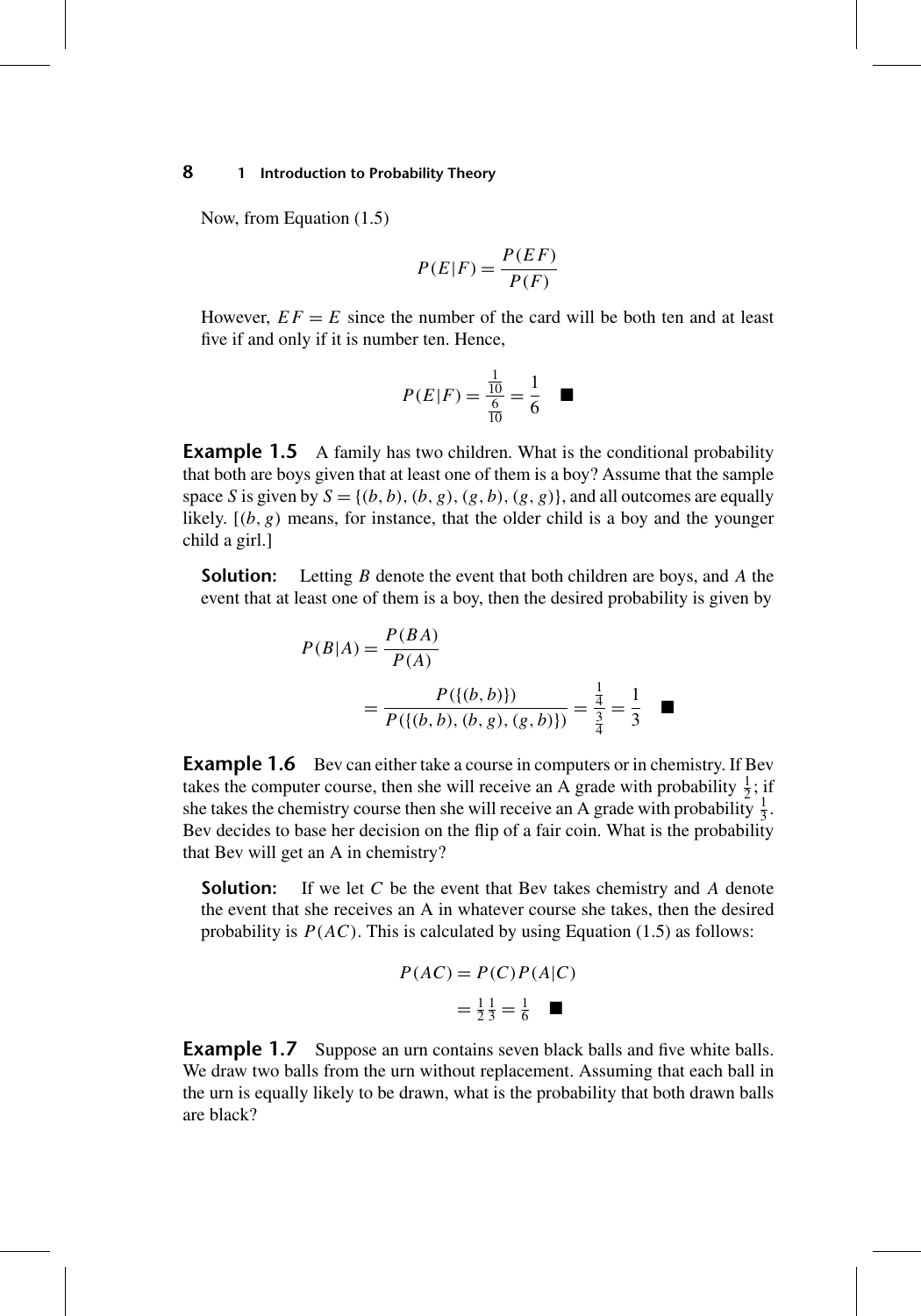**Solution:** Let *F* and *E* denote, respectively, the events that the first and second balls drawn are black. Now, given that the first ball selected is black, there are six remaining black balls and five white balls, and so  $P(E|F) = \frac{6}{11}$ . As  $P(F)$  is clearly  $\frac{7}{12}$ , our desired probability is

$$
P(EF) = P(F)P(E|F)
$$
  
=  $\frac{7}{12} \frac{6}{11} = \frac{42}{132}$ 

**Example 1.8** Suppose that each of three men at a party throws his hat into the center of the room. The hats are first mixed up and then each man randomly selects a hat. What is the probability that none of the three men selects his own hat?

**Solution:** We shall solve this by first calculating the complementary probability that at least one man selects his own hat. Let us denote by  $E_i$ ,  $i = 1, 2, 3$ , the event that the *i*th man selects his own hat. To calculate the probability  $P(E_1 \cup E_2 \cup E_3)$ , we first note that

$$
P(E_i) = \frac{1}{3}, \qquad i = 1, 2, 3
$$
  

$$
P(E_i E_j) = \frac{1}{6}, \qquad i \neq j
$$
  

$$
P(E_1 E_2 E_3) = \frac{1}{6}
$$
 (1.6)

To see why Equation (1.6) is correct, consider first

$$
P(E_i E_j) = P(E_i) P(E_j | E_i)
$$

Now  $P(E_i)$ , the probability that the *i*th man selects his own hat, is clearly  $\frac{1}{3}$ since he is equally likely to select any of the three hats. On the other hand, given that the *i*th man has selected his own hat, then there remain two hats that the *j* th man may select, and as one of these two is his own hat, it follows that with probability  $\frac{1}{2}$  he will select it. That is,  $P(E_j | E_i) = \frac{1}{2}$  and so

$$
P(E_i E_j) = P(E_i) P(E_j | E_i) = \frac{1}{3} \frac{1}{2} = \frac{1}{6}
$$

To calculate  $P(E_1E_2E_3)$  we write

$$
P(E_1E_2E_3) = P(E_1E_2)P(E_3|E_1E_2)
$$
  
=  $\frac{1}{6}P(E_3|E_1E_2)$ 

However, given that the first two men get their own hats it follows that the third man must also get his own hat (since there are no other hats left). That is,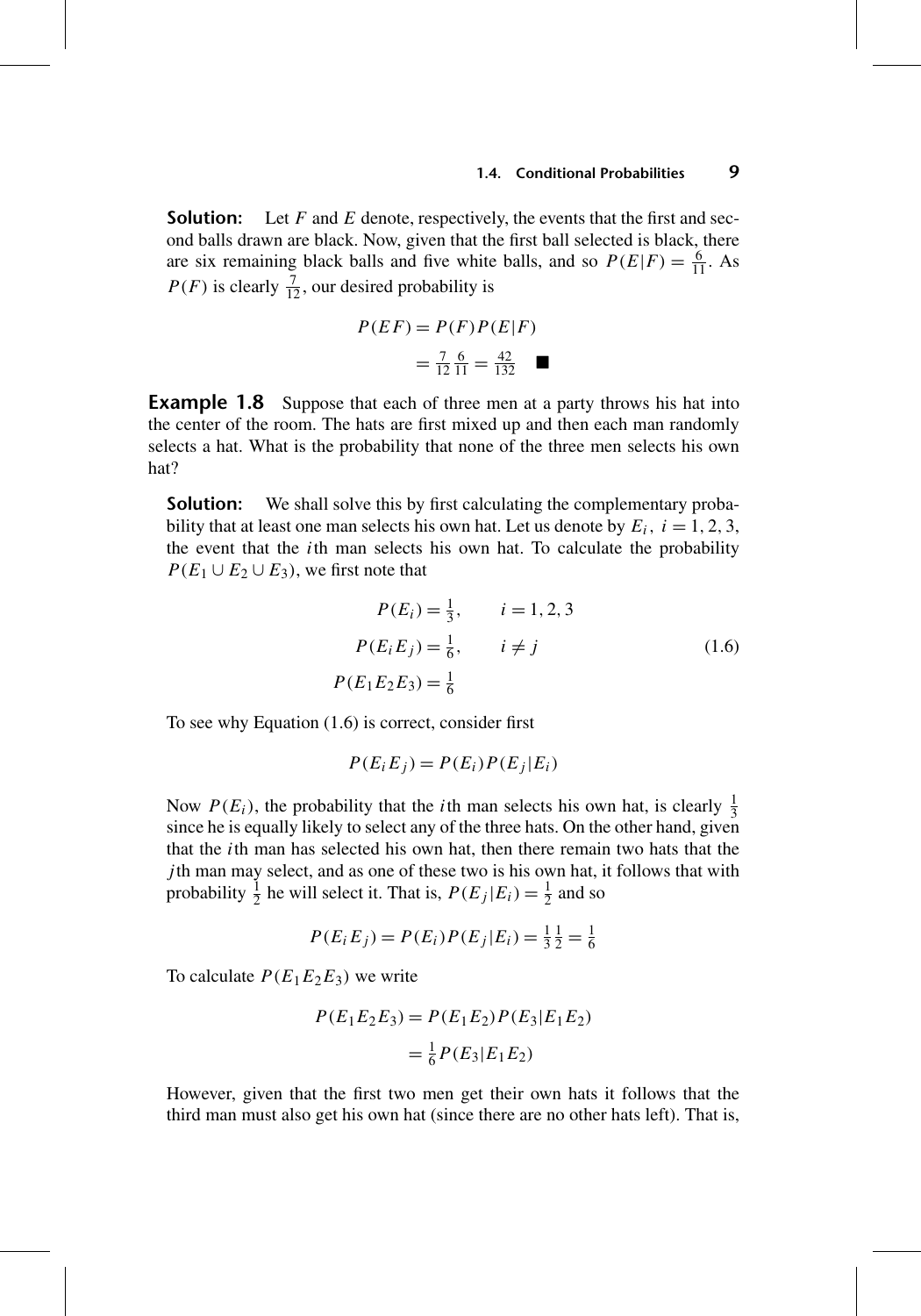$P(E_3|E_1E_2) = 1$  and so

$$
P(E_1E_2E_3) = \frac{1}{6}
$$

Now, from Equation (1.4) we have that

$$
P(E_1 \cup E_2 \cup E_3) = P(E_1) + P(E_2) + P(E_3) - P(E_1 E_2)
$$
  
- 
$$
P(E_1 E_3) - P(E_2 E_3) + P(E_1 E_2 E_3)
$$
  
= 
$$
1 - \frac{1}{2} + \frac{1}{6}
$$
  
= 
$$
\frac{2}{3}
$$

Hence, the probability that none of the men selects his own hat is  $1 - \frac{2}{3} = \frac{1}{3}$ . ■

## **1.5. Independent Events**

Two events *E* and *F* are said to be *independent* if

$$
P(EF) = P(E)P(F)
$$

By Equation (1.5) this implies that *E* and *F* are independent if

$$
P(E|F) = P(E)
$$

[which also implies that  $P(F|E) = P(F)$ ]. That is, *E* and *F* are independent if knowledge that *F* has occurred does not affect the probability that *E* occurs. That is, the occurrence of *E* is independent of whether or not *F* occurs.

Two events *E* and *F* that are not independent are said to be *dependent*.

**Example 1.9** Suppose we toss two fair dice. Let  $E_1$  denote the event that the sum of the dice is six and *F* denote the event that the first die equals four. Then

$$
P(E_1F) = P({4, 2}) = \frac{1}{36}
$$

while

$$
P(E_1)P(F) = \frac{5}{36} \frac{1}{6} = \frac{5}{216}
$$

and hence  $E_1$  and  $F$  are not independent. Intuitively, the reason for this is clear for if we are interested in the possibility of throwing a six (with two dice), then we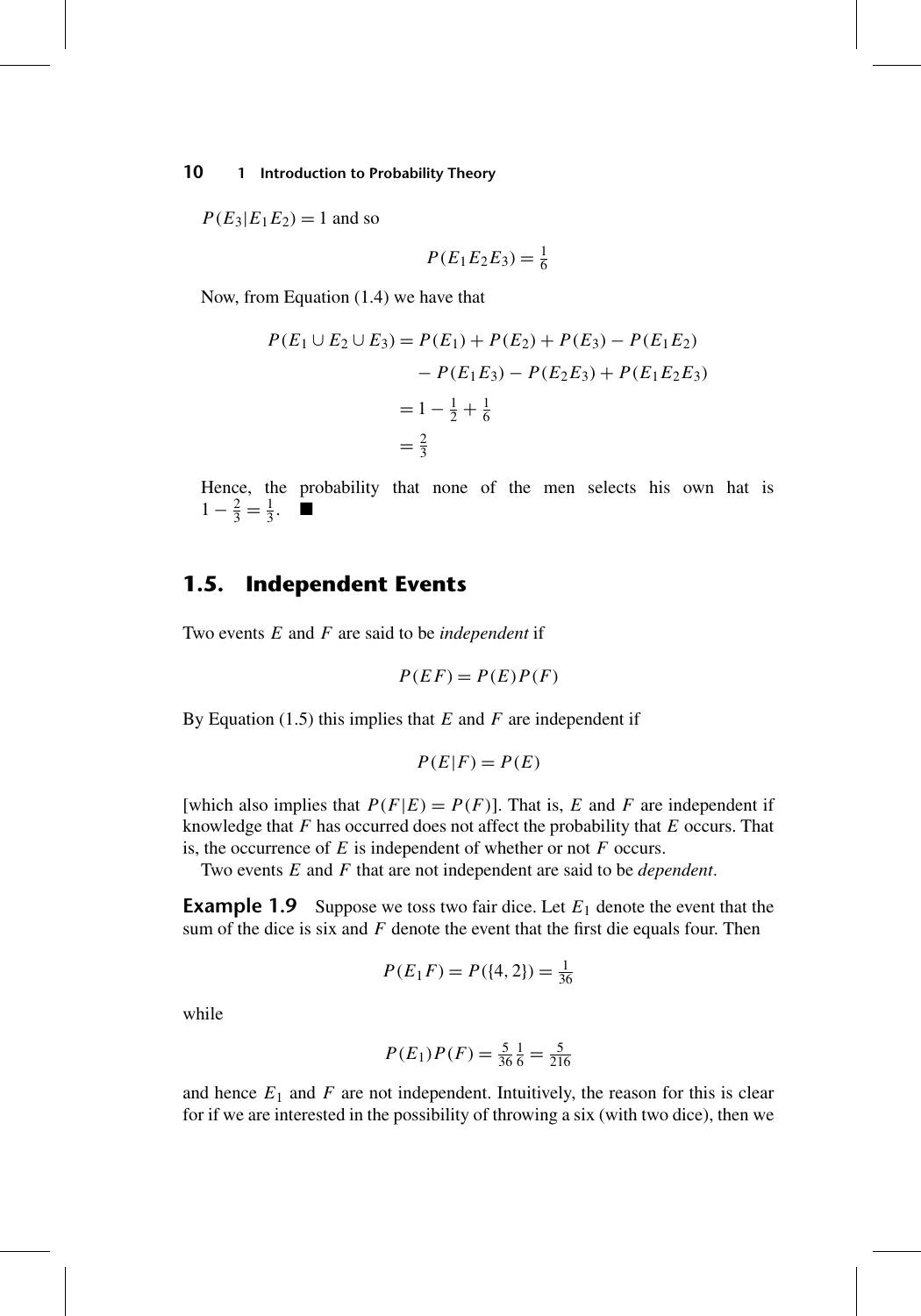will be quite happy if the first die lands four (or any of the numbers 1, 2, 3, 4, 5) because then we still have a possibility of getting a total of six. On the other hand, if the first die landed six, then we would be unhappy as we would no longer have a chance of getting a total of six. In other words, our chance of getting a total of six depends on the outcome of the first die and hence  $E_1$  and  $F$  cannot be independent.

Let  $E_2$  be the event that the sum of the dice equals seven. Is  $E_2$  independent of *F*? The answer is yes since

$$
P(E_2F) = P({(4, 3)}) = \frac{1}{36}
$$

while

$$
P(E_2)P(F) = \frac{1}{6} \frac{1}{6} = \frac{1}{36}
$$

We leave it for you to present the intuitive argument why the event that the sum of the dice equals seven is independent of the outcome on the first die.

The definition of independence can be extended to more than two events. The events  $E_1, E_2, \ldots, E_n$  are said to be independent if for every subset  $E_1$ <sup>*'*</sup>,  $E_2$ <sup>*'*</sup>,  $\ldots$ ,  $E_r$ <sup>*'*</sup>,  $r \le n$ , of these events

$$
P(E_{1'}E_{2'}\cdots E_{r'})=P(E_{1'})P(E_{2'})\cdots P(E_{r'})
$$

Intuitively, the events  $E_1, E_2, \ldots, E_n$  are independent if knowledge of the occurrence of any of these events has no effect on the probability of any other event.

**Example 1.10** (Pairwise Independent Events That Are Not Independent) Let a ball be drawn from an urn containing four balls, numbered 1, 2, 3, 4. Let  $E =$  $\{1, 2\}$ ,  $F = \{1, 3\}$ ,  $G = \{1, 4\}$ . If all four outcomes are assumed equally likely, then

$$
P(EF) = P(E)P(F) = \frac{1}{4},
$$
  

$$
P(EG) = P(E)P(G) = \frac{1}{4},
$$
  

$$
P(FG) = P(F)P(G) = \frac{1}{4}
$$

However,

$$
\frac{1}{4} = P(EFG) \neq P(E)P(F)P(G)
$$

Hence, even though the events  $E, F, G$  are pairwise independent, they are not jointly independent.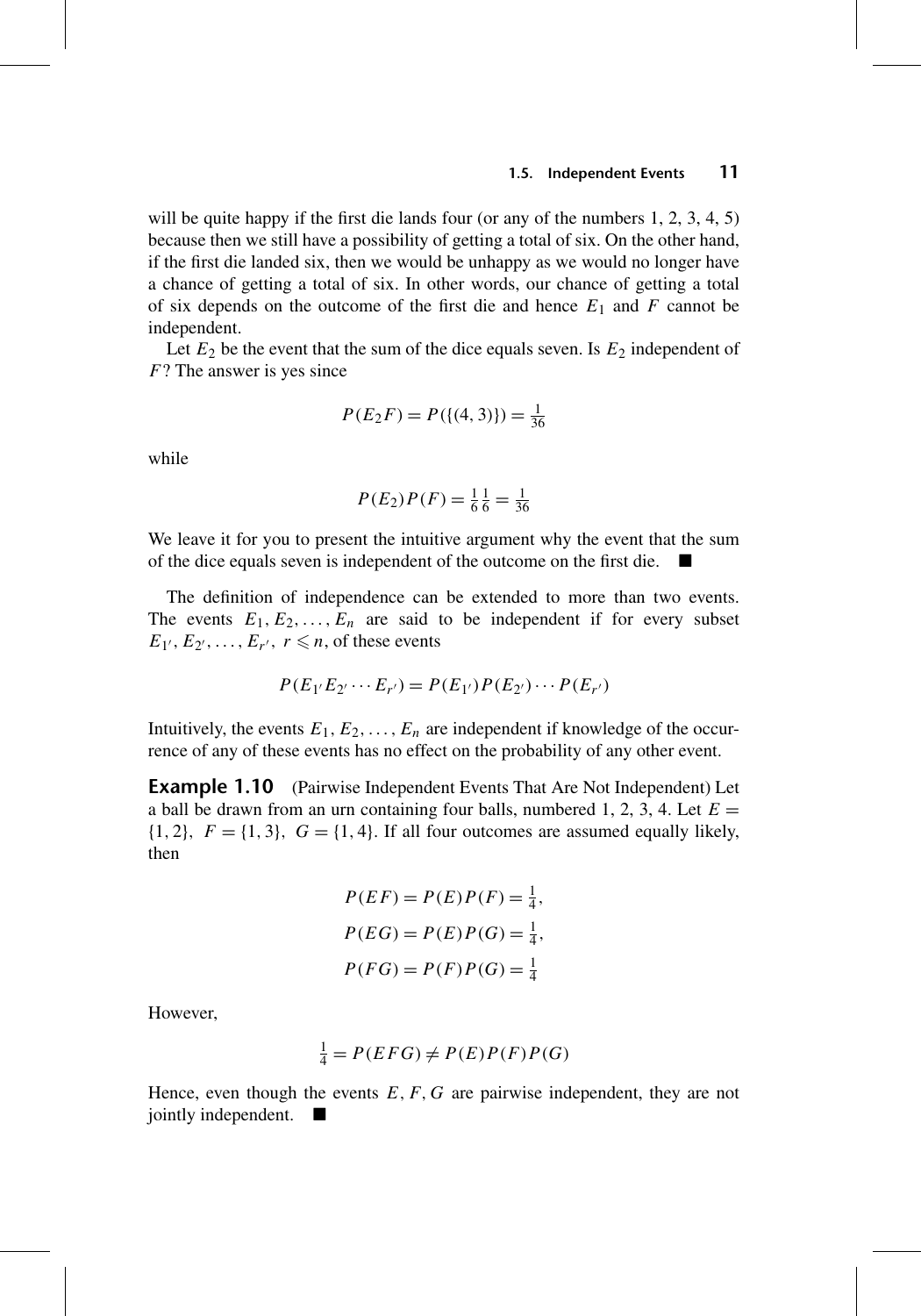Suppose that a sequence of experiments, each of which results in either a "success" or a "failure," is to be performed. Let  $E_i$ ,  $i \geq 1$ , denote the event that the *i*th experiment results in a success. If, for all  $i_1, i_2, \ldots, i_n$ ,

$$
P(E_{i_1}E_{i_2}\cdots E_{i_n}) = \prod_{j=1}^n P(E_{i_j})
$$

we say that the sequence of experiments consists of *independent trials*.

**Example 1.11** The successive flips of a coin consist of independent trials if we assume (as is usually done) that the outcome on any flip is not influenced by the outcomes on earlier flips. A "success" might consist of the outcome heads and a "failure" tails, or possibly the reverse.

## **1.6. Bayes' Formula**

Let *E* and *F* be events. We may express *E* as

$$
E = EF \cup EF^c
$$

because in order for a point to be in *E*, it must either be in both *E* and *F*, or it must be in  $E$  and not in  $F$ . Since  $EF$  and  $EF<sup>c</sup>$  are mutually exclusive, we have that

$$
P(E) = P(EF) + P(EF^{c})
$$
  
=  $P(E|F)P(F) + P(E|F^{c})P(F^{c})$   
=  $P(E|F)P(F) + P(E|F^{c})(1 - P(F))$  (1.7)

Equation (1.7) states that the probability of the event  $E$  is a weighted average of the conditional probability of  $E$  given that  $F$  has occurred and the conditional probability of *E* given that *F* has not occurred, each conditional probability being given as much weight as the event on which it is conditioned has of occurring.

**Example 1.12** Consider two urns. The first contains two white and seven black balls, and the second contains five white and six black balls. We flip a fair coin and then draw a ball from the first urn or the second urn depending on whether the outcome was heads or tails. What is the conditional probability that the outcome of the toss was heads given that a white ball was selected?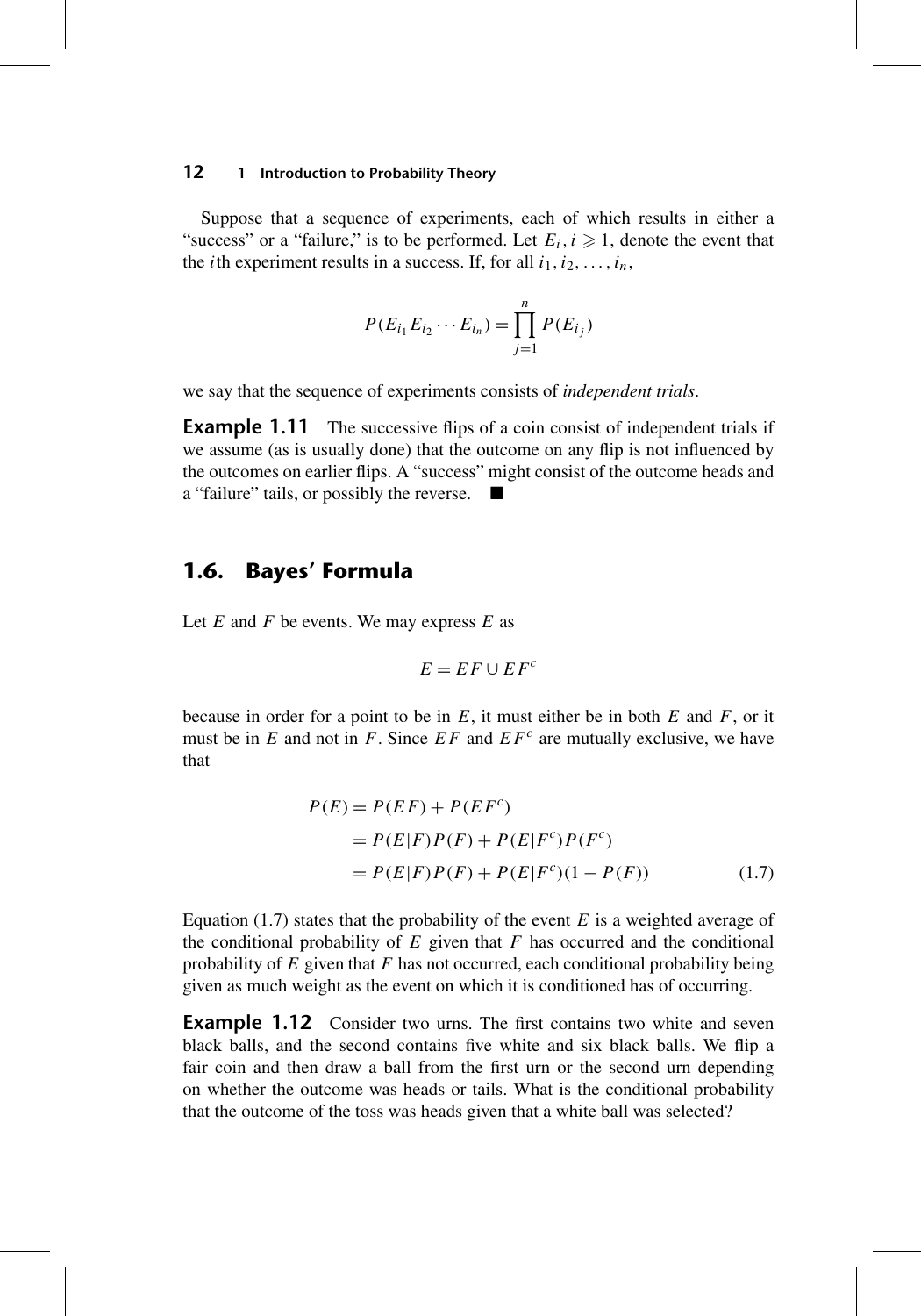**Solution:** Let *W* be the event that a white ball is drawn, and let *H* be the event that the coin comes up heads. The desired probability  $P(H|W)$  may be calculated as follows:

$$
P(H|W) = \frac{P(HW)}{P(W)} = \frac{P(W|H)P(H)}{P(W)}
$$
  
= 
$$
\frac{P(W|H)P(H)}{P(W|H)P(H) + P(W|H^c)P(H^c)}
$$
  
= 
$$
\frac{\frac{2}{9}\frac{1}{2}}{\frac{2}{9}\frac{1}{2} + \frac{5}{11}\frac{1}{2}} = \frac{22}{67}
$$

**Example 1.13** In answering a question on a multiple-choice test a student either knows the answer or guesses. Let  $p$  be the probability that she knows the answer and  $1 - p$  the probability that she guesses. Assume that a student who guesses at the answer will be correct with probability 1*/m*, where *m* is the number of multiple-choice alternatives. What is the conditional probability that a student knew the answer to a question given that she answered it correctly?

**Solution:** Let *C* and *K* denote respectively the event that the student answers the question correctly and the event that she actually knows the answer. Now

$$
P(K|C) = \frac{P(KC)}{P(C)} = \frac{P(C|K)P(K)}{P(C|K)P(K) + P(C|K^c)P(K^c)}
$$
  
= 
$$
\frac{p}{p + (1/m)(1-p)}
$$
  
= 
$$
\frac{mp}{1 + (m-1)p}
$$

Thus, for example, if  $m = 5$ ,  $p = \frac{1}{2}$ , then the probability that a student knew the answer to a question she correctly answered is  $\frac{5}{6}$ .

**Example 1.14** A laboratory blood test is 95 percent effective in detecting a certain disease when it is, in fact, present. However, the test also yields a "false positive" result for 1 percent of the healthy persons tested. (That is, if a healthy person is tested, then, with probability 0.01, the test result will imply he has the disease.) If 0.5 percent of the population actually has the disease, what is the probability a person has the disease given that his test result is positive?

**Solution:** Let *D* be the event that the tested person has the disease, and *E* the event that his test result is positive. The desired probability  $P(D|E)$  is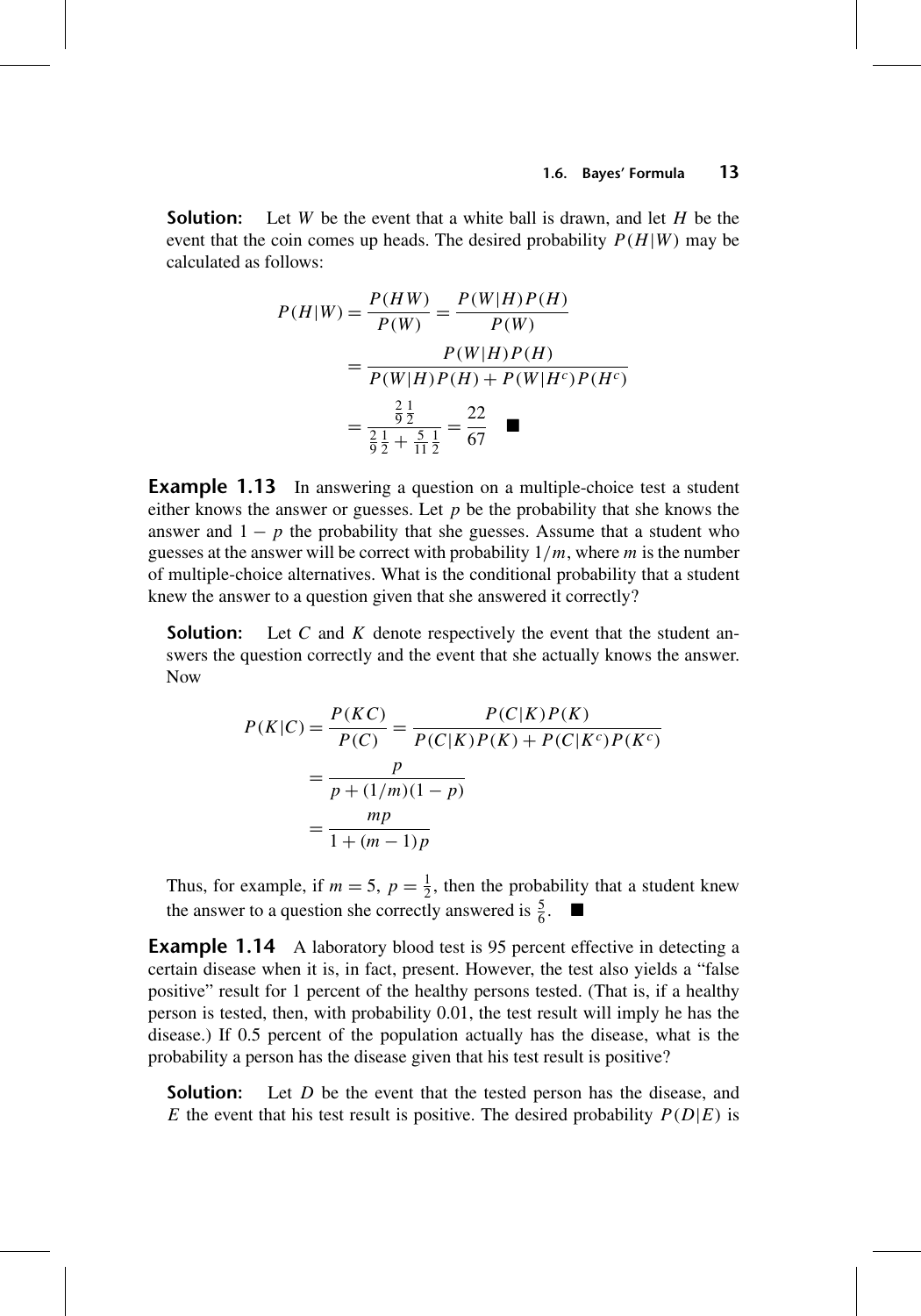obtained by

$$
P(D|E) = \frac{P(DE)}{P(E)} = \frac{P(E|D)P(D)}{P(E|D)P(D) + P(E|D^c)P(D^c)}
$$
  
= 
$$
\frac{(0.95)(0.005)}{(0.95)(0.005) + (0.01)(0.995)}
$$
  
= 
$$
\frac{95}{294} \approx 0.323
$$

Thus, only 32 percent of those persons whose test results are positive actually have the disease.

Equation (1.7) may be generalized in the following manner. Suppose that  $F_1, F_2, \ldots, F_n$  are mutually exclusive events such that  $\bigcup_{i=1}^n F_i = S$ . In other words, exactly one of the events  $F_1, F_2, \ldots, F_n$  will occur. By writing

$$
E = \bigcup_{i=1}^{n} EF_i
$$

and using the fact that the events  $EF_i$ ,  $i = 1, \ldots, n$ , are mutually exclusive, we obtain that

$$
P(E) = \sum_{i=1}^{n} P(EF_i)
$$
  
= 
$$
\sum_{i=1}^{n} P(E|F_i)P(F_i)
$$
 (1.8)

Thus, Equation (1.8) shows how, for given events  $F_1, F_2, \ldots, F_n$  of which one and only one must occur, we can compute  $P(E)$  by first "conditioning" upon which one of the  $F_i$  occurs. That is, it states that  $P(E)$  is equal to a weighted average of  $P(E|F_i)$ , each term being weighted by the probability of the event on which it is conditioned.

Suppose now that *E* has occurred and we are interested in determining which one of the  $F_j$  also occurred. By Equation (1.8) we have that

$$
P(F_j|E) = \frac{P(EF_j)}{P(E)}
$$
  
= 
$$
\frac{P(E|F_j)P(F_j)}{\sum_{i=1}^n P(E|F_i)P(F_i)}
$$
(1.9)

Equation (1.9) is known as *Bayes' formula*.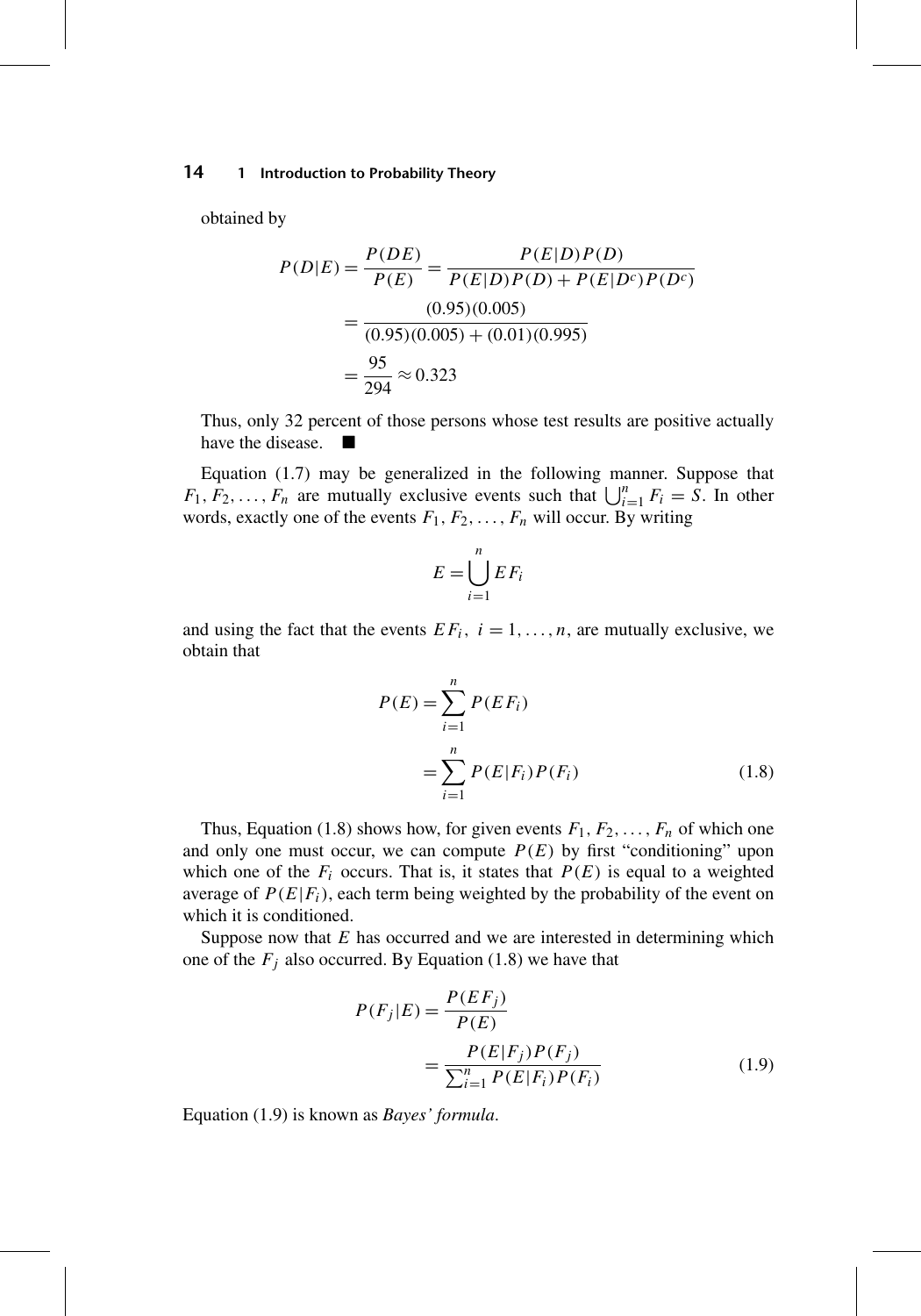**Example 1.15** You know that a certain letter is equally likely to be in any one of three different folders. Let  $\alpha_i$  be the probability that you will find your letter upon making a quick examination of folder *i* if the letter is, in fact, in folder *i, i* = 1, 2, 3. (We may have  $\alpha_i$  < 1.) Suppose you look in folder 1 and do not find the letter. What is the probability that the letter is in folder 1?

**Solution:** Let  $F_i$ ,  $i = 1, 2, 3$  be the event that the letter is in folder *i*; and let *E* be the event that a search of folder 1 does not come up with the letter. We desire  $P(F_1|E)$ . From Bayes' formula we obtain

$$
P(F_1|E) = \frac{P(E|F_1)P(F_1)}{\sum_{i=1}^{3} P(E|F_i)P(F_i)}
$$
  
= 
$$
\frac{(1 - \alpha_1)\frac{1}{3}}{(1 - \alpha_1)\frac{1}{3} + \frac{1}{3} + \frac{1}{3}} = \frac{1 - \alpha_1}{3 - \alpha_1}
$$

# **Exercises**

**1.** A box contains three marbles: one red, one green, and one blue. Consider an experiment that consists of taking one marble from the box then replacing it in the box and drawing a second marble from the box. What is the sample space? If, at all times, each marble in the box is equally likely to be selected, what is the probability of each point in the sample space?

**\*2.** Repeat Exercise 1 when the second marble is drawn without replacing the first marble.

**3.** A coin is to be tossed until a head appears twice in a row. What is the sample space for this experiment? If the coin is fair, what is the probability that it will be tossed exactly four times?

**4.** Let *E,F,G* be three events. Find expressions for the events that of *E,F,G*

- (a) only *F* occurs,
- (b) both *E* and *F* but not *G* occur,
- (c) at least one event occurs,
- (d) at least two events occur,
- (e) all three events occur,
- (f) none occurs,
- (g) at most one occurs,
- (h) at most two occur.

**\*5.** An individual uses the following gambling system at Las Vegas. He bets \$1 that the roulette wheel will come up red. If he wins, he quits. If he loses then he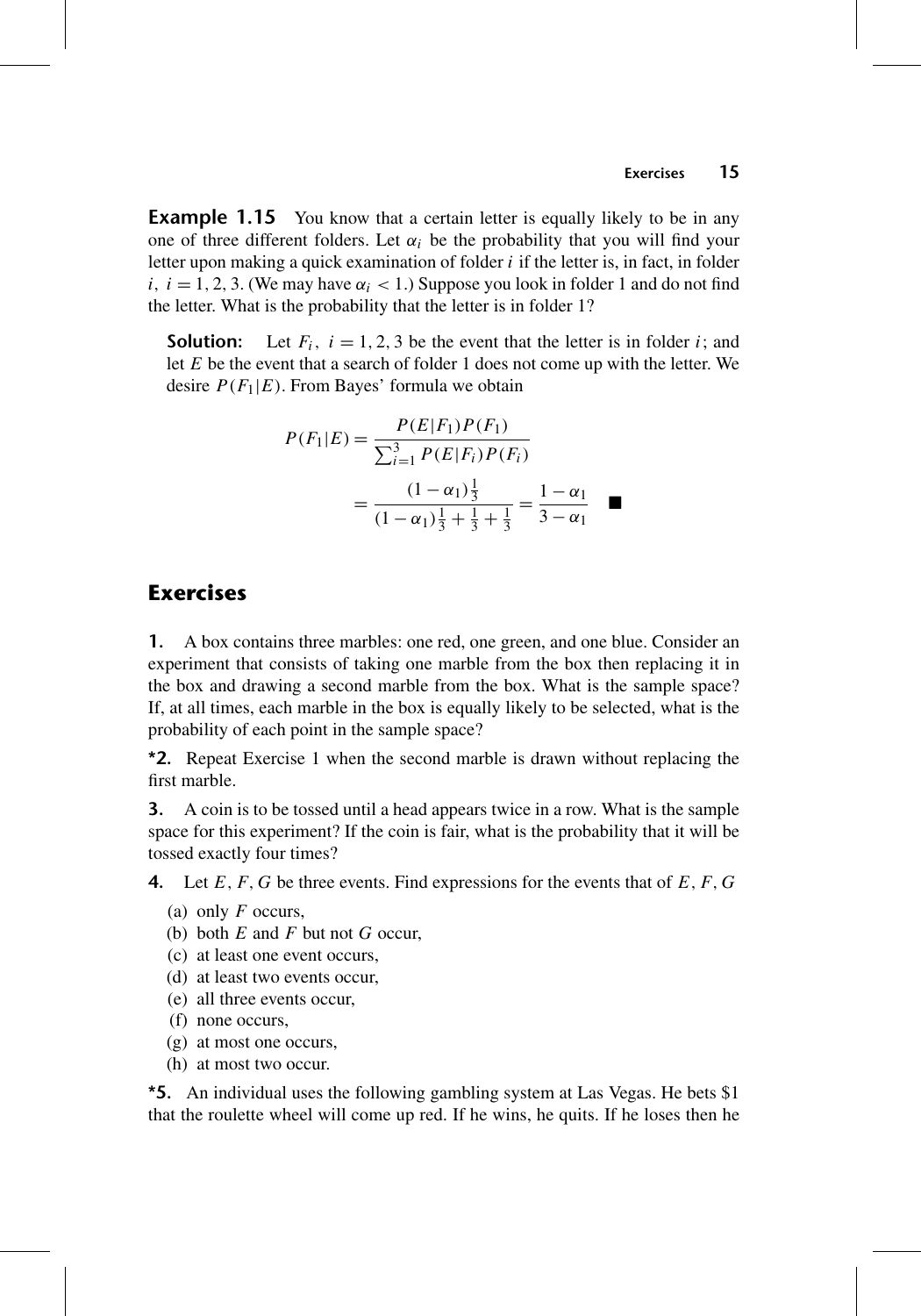makes the same bet a second time only this time he bets \$2; and then regardless of the outcome, quits. Assuming that he has a probability of  $\frac{1}{2}$  of winning each bet, what is the probability that he goes home a winner? Why is this system not used by everyone?

**6.** Show that  $E(F \cup G) = EF \cup EG$ .

**7.** Show that  $(E \cup F)^c = E^c F^c$ .

**8.** If  $P(E) = 0.9$  and  $P(F) = 0.8$ , show that  $P(EF) \ge 0.7$ . In general, show that

$$
P(EF) \geqslant P(E) + P(F) - 1
$$

This is known as Bonferroni's inequality.

**\*9.** We say that *E* ⊂ *F* if every point in *E* is also in *F*. Show that if *E* ⊂ *F*, then

$$
P(F) = P(E) + P(FE^c) \ge P(E)
$$

**10.** Show that

$$
P\left(\bigcup_{i=1}^n E_i\right) \leqslant \sum_{i=1}^n P(E_i)
$$

This is known as Boole's inequality.

**Hint:** Either use Equation (1.2) and mathematical induction, or else show that **Hint:** Either use Equation (1.2) and mathematical induction, or else show that  $\bigcup_{i=1}^{n} E_i = \bigcup_{i=1}^{n} F_i$ , where  $F_1 = E_1$ ,  $F_i = E_i \bigcap_{j=1}^{i-1} E_j^c$ , and use property (iii) of a probability.

**11.** If two fair dice are tossed, what is the probability that the sum is  $i$ ,  $i =$ 2*,* 3*,...,* 12?

**12.** Let *E* and *F* be mutually exclusive events in the sample space of an experiment. Suppose that the experiment is repeated until either event *E* or event *F* occurs. What does the sample space of this new super experiment look like? Show that the probability that event *E* occurs before event *F* is  $P(E)/$  $[P(E) + P(F)].$ 

**Hint:** Argue that the probability that the original experiment is performed *n* times and *E* appears on the *n*th time is  $P(E) \times (1-p)^{n-1}$ ,  $n = 1, 2, \ldots$ , where  $p = P(E) + P(F)$ . Add these probabilities to get the desired answer.

**13.** The dice game craps is played as follows. The player throws two dice, and if the sum is seven or eleven, then she wins. If the sum is two, three, or twelve, then she loses. If the sum is anything else, then she continues throwing until she either throws that number again (in which case she wins) or she throws a seven (in which case she loses). Calculate the probability that the player wins.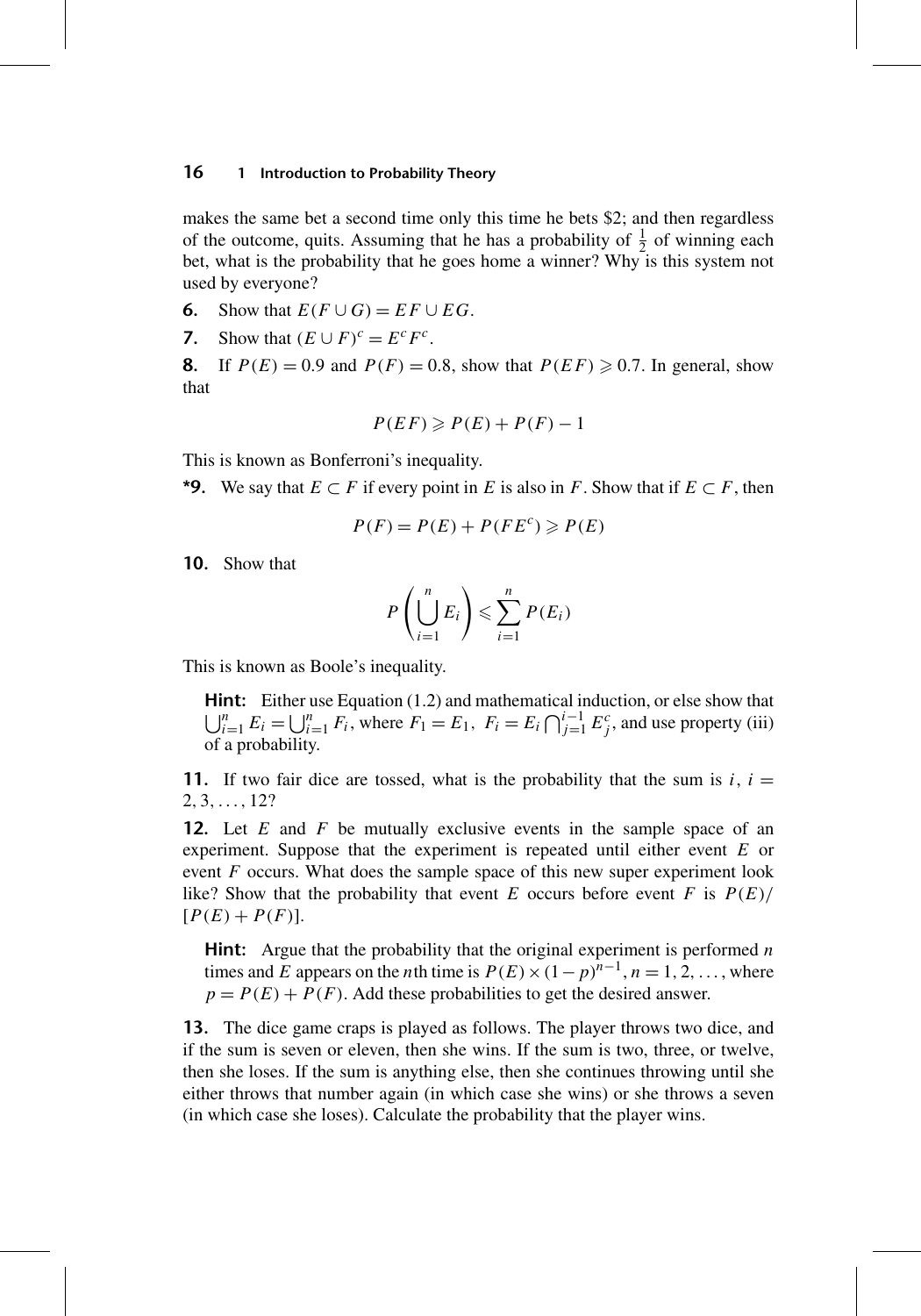**14.** The probability of winning on a single toss of the dice is *p*. *A* starts, and if he fails, he passes the dice to  $B$ , who then attempts to win on her toss. They continue tossing the dice back and forth until one of them wins. What are their respective probabilities of winning?

**15.** Argue that  $E = EF \cup EF^c$ ,  $E \cup F = E \cup FE^c$ .

**16.** Use Exercise 15 to show that  $P(E \cup F) = P(E) + P(F) - P(EF)$ .

**\*17.** Suppose each of three persons tosses a coin. If the outcome of one of the tosses differs from the other outcomes, then the game ends. If not, then the persons start over and retoss their coins. Assuming fair coins, what is the probability that the game will end with the first round of tosses? If all three coins are biased and have probability  $\frac{1}{4}$  of landing heads, what is the probability that the game will end at the first round?

**18.** Assume that each child who is born is equally likely to be a boy or a girl. If a family has two children, what is the probability that both are girls given that (a) the eldest is a girl, (b) at least one is a girl?

**\*19.** Two dice are rolled. What is the probability that at least one is a six? If the two faces are different, what is the probability that at least one is a six?

**20.** Three dice are thrown. What is the probability the same number appears on exactly two of the three dice?

**21.** Suppose that 5 percent of men and 0.25 percent of women are color-blind. A color-blind person is chosen at random. What is the probability of this person being male? Assume that there are an equal number of males and females.

**22.** *A* and *B* play until one has 2 more points than the other. Assuming that each point is independently won by *A* with probability *p*, what is the probability they will play a total of 2*n* points? What is the probability that *A* will win?

**23.** For events  $E_1, E_2, \ldots, E_n$  show that

 $P(E_1E_2\cdots E_n) = P(E_1)P(E_2|E_1)P(E_3|E_1E_2)\cdots P(E_n|E_1\cdots E_{n-1})$ 

**24.** In an election, candidate *A* receives *n* votes and candidate *B* receives *m* votes, where  $n > m$ . Assume that in the count of the votes all possible orderings of the  $n + m$  votes are equally likely. Let  $P_{n,m}$  denote the probability that from the first vote on *A* is always in the lead. Find

- (a)  $P_{2,1}$  (b)  $P_{3,1}$  (c)  $P_{n,1}$  (d)  $P_{3,2}$  (e)  $P_{4,2}$
- (f)  $P_{n,2}$  (g)  $P_{4,3}$  (h)  $P_{5,3}$  (i)  $P_{5,4}$

(*j*) Make a conjecture as to the value of  $P_{n,m}$ .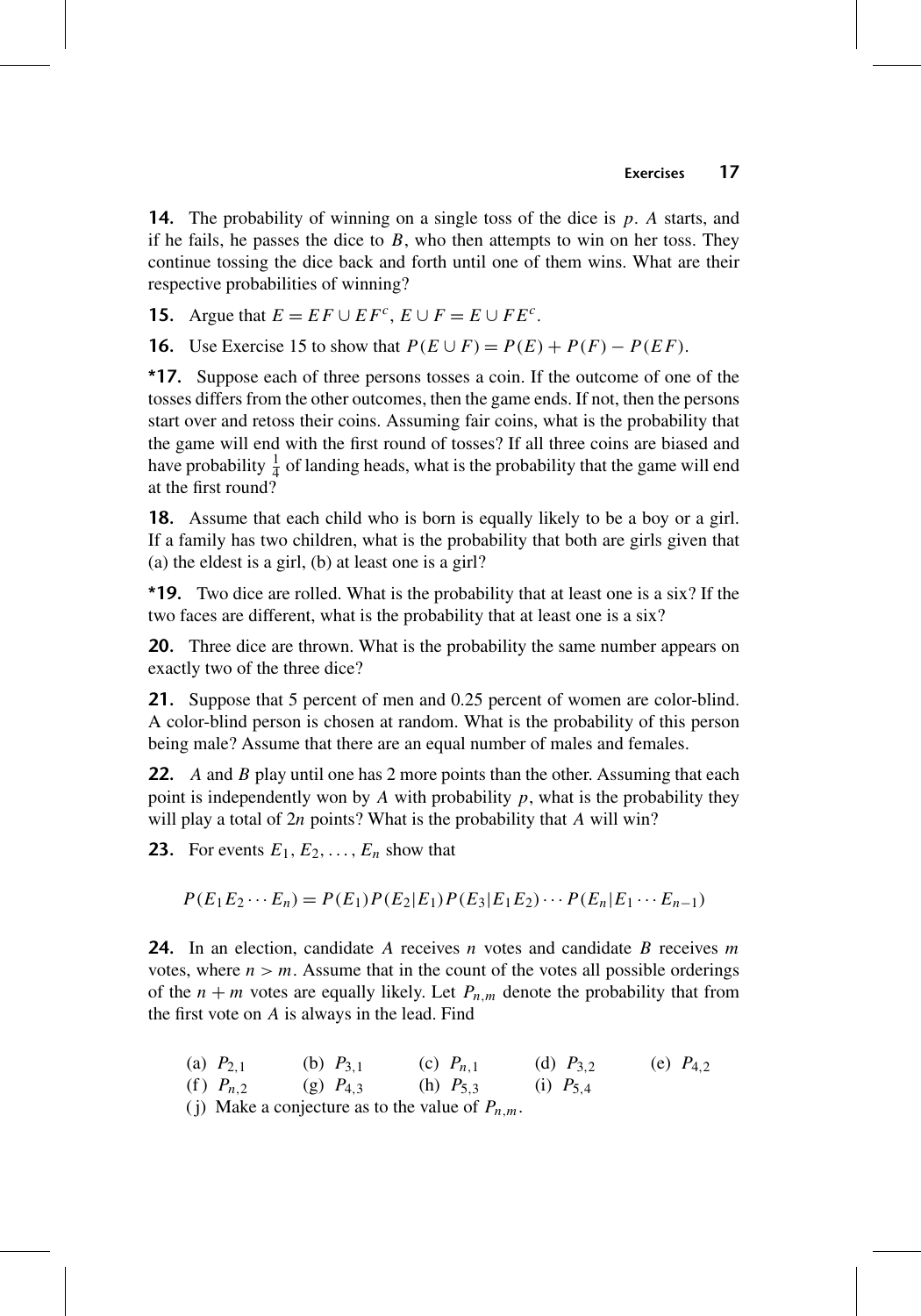**\*25.** Two cards are randomly selected from a deck of 52 playing cards.

(a) What is the probability they constitute a pair (that is, that they are of the same denomination)?

(b) What is the conditional probability they constitute a pair given that they are of different suits?

**26.** A deck of 52 playing cards, containing all 4 aces, is randomly divided into 4 piles of 13 cards each. Define events  $E_1, E_2, E_3$ , and  $E_4$  as follows:

- $E_1 = \{$ the first pile has exactly 1 ace $\}$ ,
- $E_2$  = {the second pile has exactly 1 ace}*,*
- $E_3$  = {the third pile has exactly 1 ace}*,*
- $E_4$  = {the fourth pile has exactly 1 ace}

Use Exercise 23 to find  $P(E_1E_2E_3E_4)$ , the probability that each pile has an ace.

- \***27.** Suppose in Exercise 26 we had defined the events  $E_i$ ,  $i = 1, 2, 3, 4$ , by
	- $E_1$  = {one of the piles contains the ace of spades}*,*
	- $E_2$  = {the ace of spades and the ace of hearts are in different piles}*,*
	- $E_3$  = {the ace of spades, the ace of hearts, and the ace of diamonds are in different piles}*,*

 $E_4 = \{all 4 \text{ aces are in different piles}\}\$ 

Now use Exercise 23 to find  $P(E_1E_2E_3E_4)$ , the probability that each pile has an ace. Compare your answer with the one you obtained in Exercise 26.

**28.** If the occurrence of *B* makes *A* more likely, does the occurrence of *A* make *B* more likely?

**29.** Suppose that  $P(E) = 0.6$ . What can you say about  $P(E|F)$  when

- (a) *E* and *F* are mutually exclusive?
- (b)  $E \subset F$ ?
- (c) *F* ⊂ *E*?

**\*30.** Bill and George go target shooting together. Both shoot at a target at the same time. Suppose Bill hits the target with probability 0.7, whereas George, independently, hits the target with probability 0.4.

(a) Given that exactly one shot hit the target, what is the probability that it was George's shot?

(b) Given that the target is hit, what is the probability that George hit it?

**31.** What is the conditional probability that the first die is six given that the sum of the dice is seven?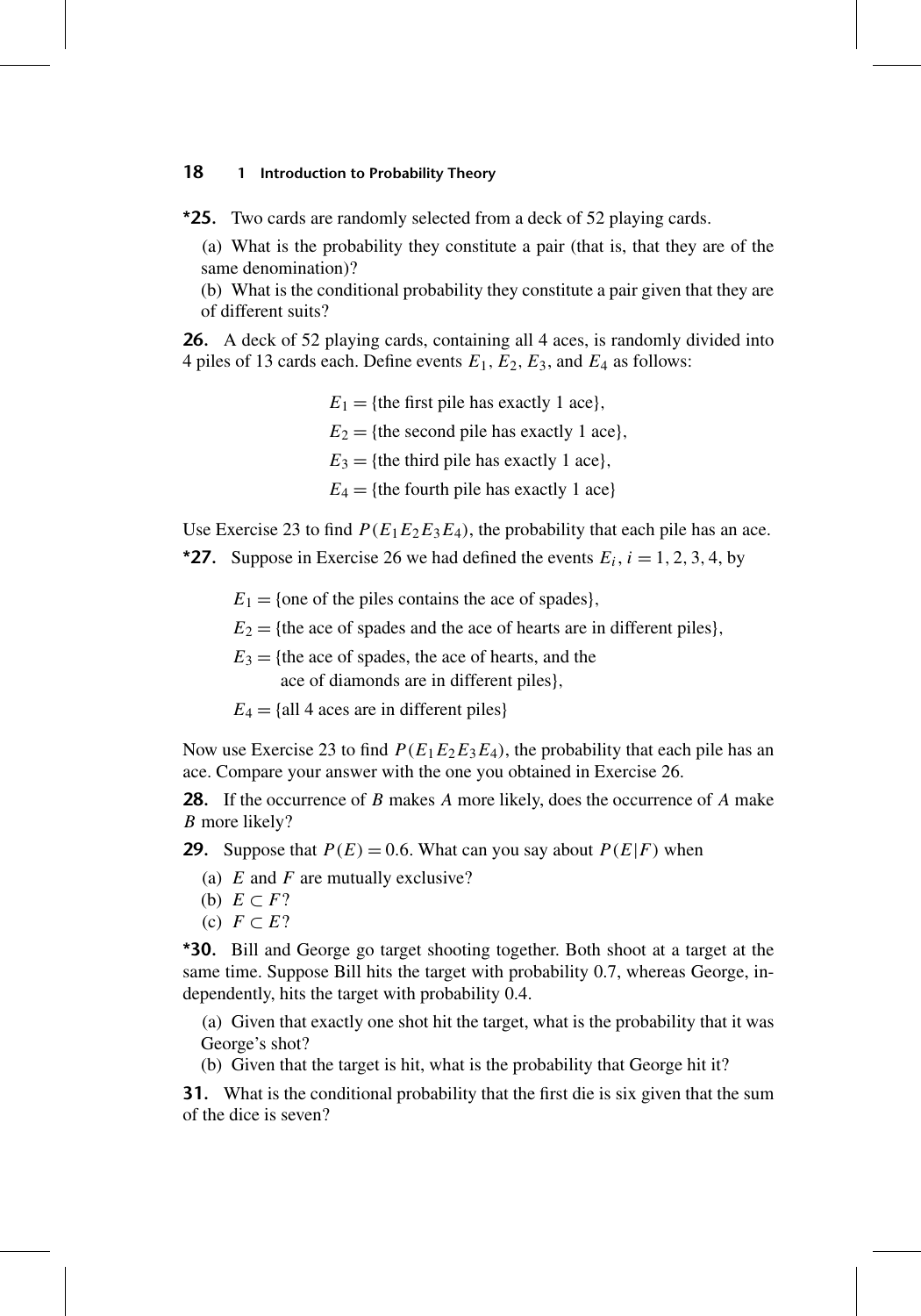**\*32.** Suppose all *n* men at a party throw their hats in the center of the room. Each man then randomly selects a hat. Show that the probability that none of the *n* men selects his own hat is

$$
\frac{1}{2!} - \frac{1}{3!} + \frac{1}{4!} - \cdots + \frac{(-1)^n}{n!}
$$

Note that as  $n \to \infty$  this converges to  $e^{-1}$ . Is this surprising?

**33.** In a class there are four freshman boys, six freshman girls, and six sophomore boys. How many sophomore girls must be present if sex and class are to be independent when a student is selected at random?

**34.** Mr. Jones has devised a gambling system for winning at roulette. When he bets, he bets on red, and places a bet only when the ten previous spins of the roulette have landed on a black number. He reasons that his chance of winning is quite large since the probability of eleven consecutive spins resulting in black is quite small. What do you think of this system?

**35.** A fair coin is continually flipped. What is the probability that the first four flips are

- (a) *H*, *H*, *H*, *H*?
- (b) *T* , *H*, *H*, *H*?
- (c) What is the probability that the pattern *T* , *H*, *H*, *H* occurs before the pattern *H*, *H*, *H*, *H*?

**36.** Consider two boxes, one containing one black and one white marble, the other, two black and one white marble. A box is selected at random and a marble is drawn at random from the selected box. What is the probability that the marble is black?

**37.** In Exercise 36, what is the probability that the first box was the one selected given that the marble is white?

**38.** Urn 1 contains two white balls and one black ball, while urn 2 contains one white ball and five black balls. One ball is drawn at random from urn 1 and placed in urn 2. A ball is then drawn from urn 2. It happens to be white. What is the probability that the transferred ball was white?

**39.** Stores *A, B*, and *C* have 50, 75, and 100 employees, and, respectively, 50, 60, and 70 percent of these are women. Resignations are equally likely among all employees, regardless of sex. One employee resigns and this is a woman. What is the probability that she works in store *C*?

**\*40.** (a) A gambler has in his pocket a fair coin and a two-headed coin. He selects one of the coins at random, and when he flips it, it shows heads. What is the probability that it is the fair coin? (b) Suppose that he flips the same coin a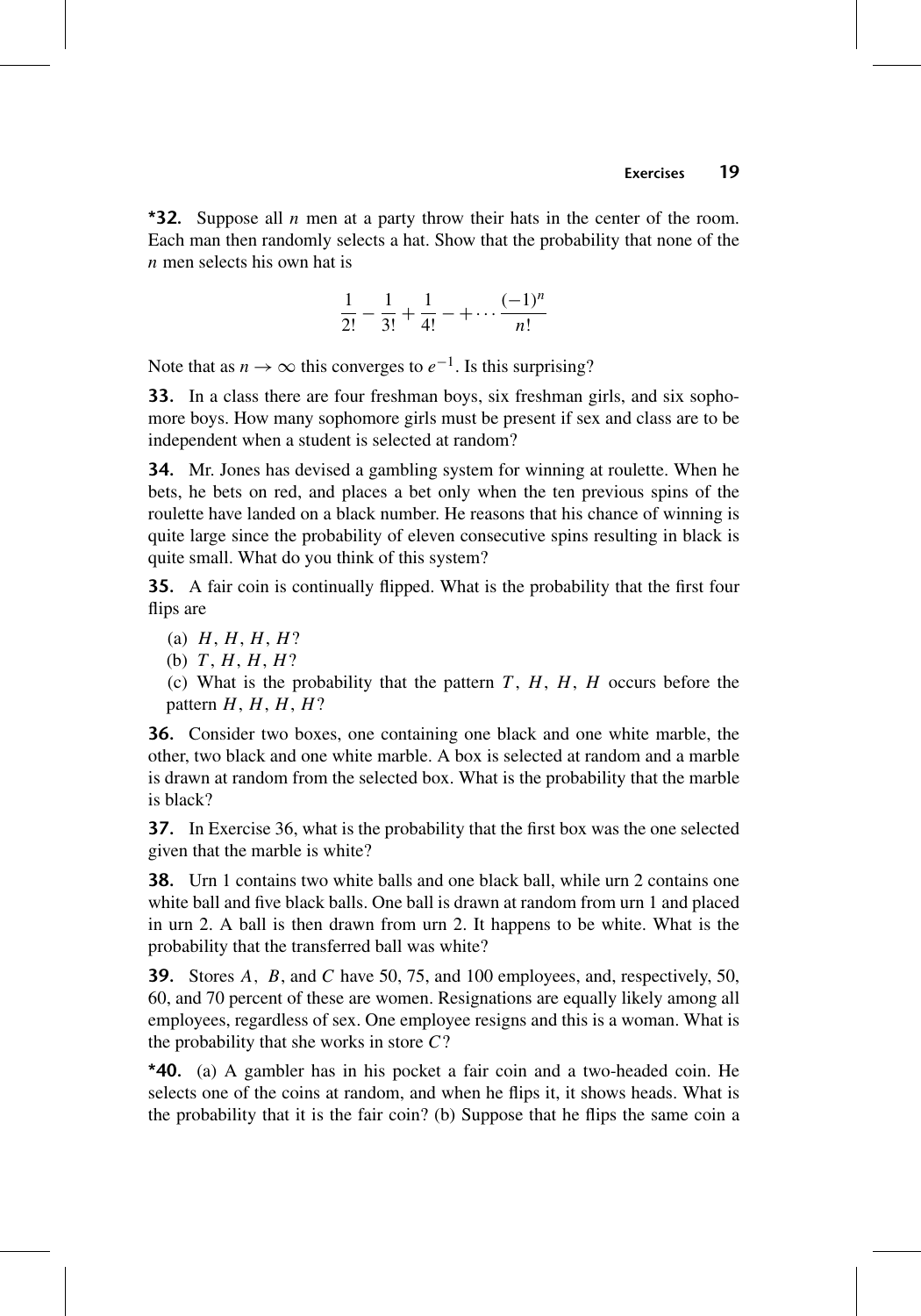second time and again it shows heads. Now what is the probability that it is the fair coin? (c) Suppose that he flips the same coin a third time and it shows tails. Now what is the probability that it is the fair coin?

**41.** In a certain species of rats, black dominates over brown. Suppose that a black rat with two black parents has a brown sibling.

(a) What is the probability that this rat is a pure black rat (as opposed to being a hybrid with one black and one brown gene)?

(b) Suppose that when the black rat is mated with a brown rat, all five of their offspring are black. Now, what is the probability that the rat is a pure black rat?

**42.** There are three coins in a box. One is a two-headed coin, another is a fair coin, and the third is a biased coin that comes up heads 75 percent of the time. When one of the three coins is selected at random and flipped, it shows heads. What is the probability that it was the two-headed coin?

**43.** Suppose we have ten coins which are such that if the *i*th one is flipped then heads will appear with probability  $i/10$ ,  $i = 1, 2, \ldots, 10$ . When one of the coins is randomly selected and flipped, it shows heads. What is the conditional probability that it was the fifth coin?

**44.** Urn 1 has five white and seven black balls. Urn 2 has three white and twelve black balls. We flip a fair coin. If the outcome is heads, then a ball from urn 1 is selected, while if the outcome is tails, then a ball from urn 2 is selected. Suppose that a white ball is selected. What is the probability that the coin landed tails?

**\*45.** An urn contains *b* black balls and *r* red balls. One of the balls is drawn at random, but when it is put back in the urn *c* additional balls of the same color are put in with it. Now suppose that we draw another ball. Show that the probability that the first ball drawn was black given that the second ball drawn was red is  $b/(b + r + c)$ .

**46.** Three prisoners are informed by their jailer that one of them has been chosen at random to be executed, and the other two are to be freed. Prisoner *A* asks the jailer to tell him privately which of his fellow prisoners will be set free, claiming that there would be no harm in divulging this information, since he already knows that at least one will go free. The jailer refuses to answer this question, pointing out that if *A* knew which of his fellows were to be set free, then his own probability of being executed would rise from  $\frac{1}{3}$  to  $\frac{1}{2}$ , since he would then be one of two prisoners. What do you think of the jailer's reasoning?

**47.** For a fixed event *B*, show that the collection *P(A*|*B)*, defined for all events *A*, satisfies the three conditions for a probability. Conclude from this that

$$
P(A|B) = P(A|BC)P(C|B) + P(A|BC^{c})P(C^{c}|B)
$$

Then directly verify the preceding equation.